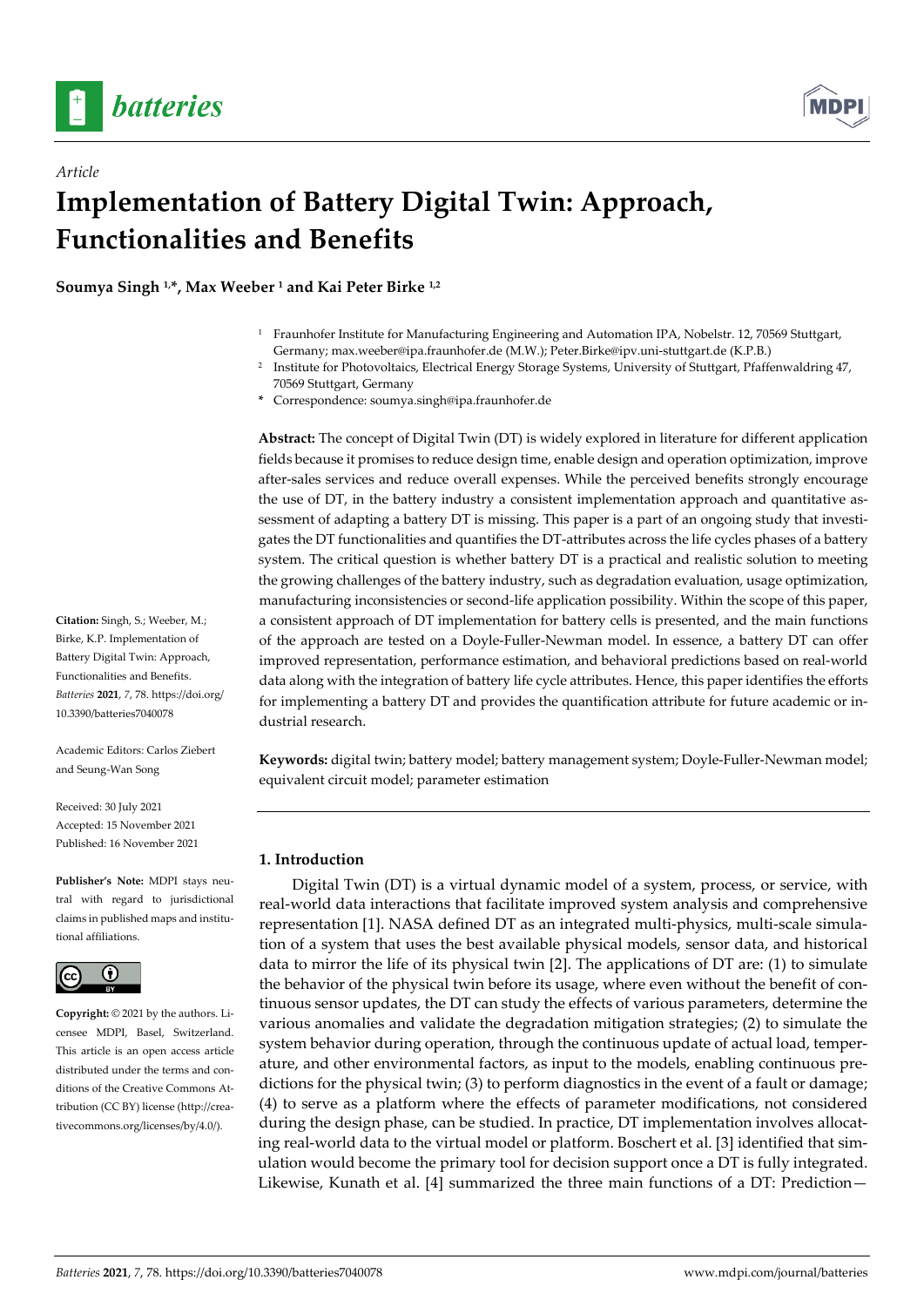execution of studies ahead of the system run; Safety—monitoring and control of the system state in terms of a continuous prediction during the system run; Diagnosis—analysis of unpredicted disturbances during the system run.

By definition, a **model** is a simplified abstraction of the structure or processes that define a real system. In that sense, models do not aim to replicate the original system in intensive detail [5]. The idea of moving a digital model closer to the real system is in fact a basic rationale for building computer models. Some models are extreme simplifications of the real system, while some are much closer to the real system, through multiscale simulations and interdisciplinary collaborations. The difference between a DT and a simulation model has been discussed previously [1,6], but it is essential to address the features that qualify a model as a DT: (1) model of the product—physical or data-driven; (2) evolving set of real-world data about/related to the product; (3) method of adjusting the model in accordance with the data. According to [7], the DT evaluation framework consists of four metrics, autonomy, intelligence, learning, and fidelity.

Some articles [8,9] describe seemingly similar concepts to DTs, such as digital shadow, virtual model, product avatar and digital thread, but they do not necessarily indicate the complete concept of DT, but rather fragments of overlapping functions. DT implementation is often mapped to IoT (Internet of Things) devices and CPS (Cyber-Physical Systems) [10,11], due to its high dependence on a compatible mode of data acquisition. A DT can have single or multiple stakeholders and may make use of 3D simulations, IoT devices, 4G and 5G networks, blockchain, edge computing, cloud computing, and artificial intelligence. Depending on the complexity, a DT may have access to past and present operational data along with predictive capabilities.

A multitude of literature [12,13] has been published, defining and characterizing the concept of DT in a variety of domains. However, missing from the literature is a consistent view on what the DT is and how the concept is helping to meet the challenges of the many use-cases to which it is being associated as a solution approach [14]. Some articles [15–17] suggest the methodologies, frameworks, and interpretation of DT for specific use cases. While this may help understand the system boundaries, it also leads to inconsistent ideas of the requirements of DT implementation and thus generating the risk of diluting the concept. The potential costs, infrastructure challenges, clarity of return on investments for product/process DT are not transparent. Without substantial effort to describe and quantify the DT benefits, it is challenging even to suggest that the concept itself may be the most appropriate solution to the challenges faced by each particular industry [14].

DT is generally perceived with the core idea that it is a model that can replicate the behavior of an existing system through the acquisition of real system data. This highlights the importance and completeness of the phrase "replicate the behavior". To which extent is the replication satisfactory? DTs at first may appear to be a replica but replicating every behavioral aspect might not necessarily be realistic. For example, in battery DTs, it is unnecessary to digitally replicate each of the molecular, fluid, and structural behavior of each cell component. DTs need not attempt to mirror everything about the original system [5]. Hence, the reality of an exhaustive high-fidelity DT, which replicates every aspect of the physical system and maximizes services while minimizing expense and technical difficulty of implementation, is ambiguous. The level of model fidelity, cost, and effort for implementation is subject to limitations which will vary depending on the use case and its applications. Furthermore, the idea of DTs across the lifecycle is not yet fully understood. The number of DTs required across the entire lifecycle, or the transitions and interactions between the software components of the DT are yet to be explored.

Therefore, the stakeholders in industries or academia looking to invest in or develop a DT face the following challenges:

- Limited use cases and implementation results available to learn from others;
- No clear guidance on how much to budget;
- Difficult to know where to start to get value quickly;
- Initiatives that are misleadingly branded as "Digital Twin";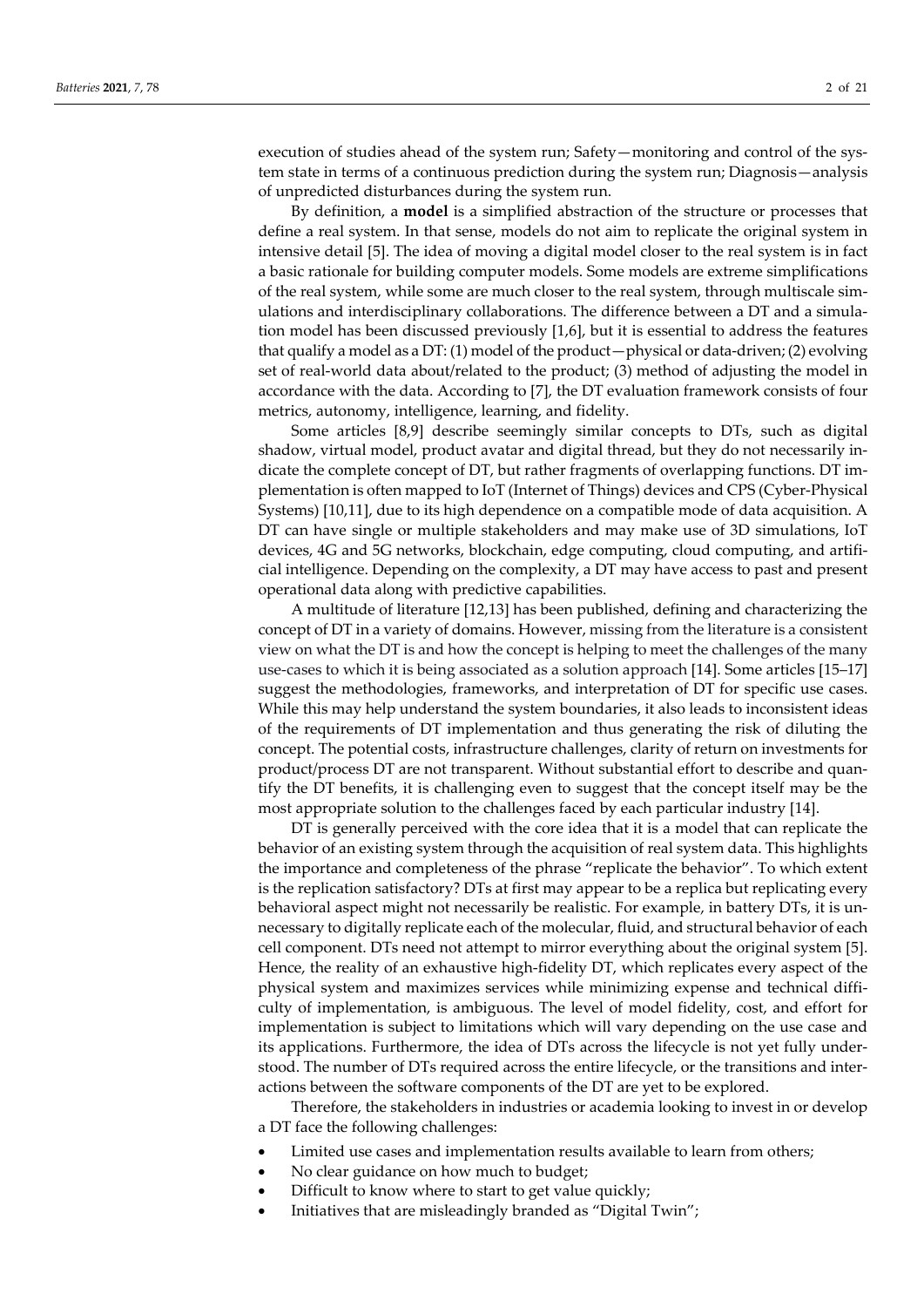Limited know-how.

The hypothesis that DT would be a driver for product lifecycle management and smart manufacturing in the future needs to be tested. This paper is a part of an ongoing study that investigates the DT functionalities and quantifies the DT attributes across the life cycle phases of a battery system. Essentially, the pressing question is whether battery DT is a practical and realistic solution to meeting the growing challenges of the battery industry, such as degradation evaluation, usage optimization, manufacturing inconsistencies, second-life application possibility, etc. Within the scope of this paper, the concept of DT will be explicitly explored for battery cells and the functionalities it can offer during the operation and end-of-life (EoL) phases. Research on battery DT has already gained much popularity, and with this paper, we aim to provide a consistent approach to DT implementation for battery cells. In doing so, we identify the efforts for implementing a battery DT. The contributions of this paper are as follows: (1) literature-analysis of the potential functionalities of a battery DT during operation and EoL; (2) battery DT implementation approach; (3) KPIs (Key Performance Indicators) to quantify the value-add of battery DTs; (4) testing the main functions of the implementation approach on a DFN model.

This paper is structured as follows: Section 2 reviews past literature followed by a discussion about battery DT functionalities during operation and EoL. Section 3 outlines the approach of battery DT implementation with subsections elaborating each step. Section 4 demonstrates the results of the application of the described approach in Python. Lastly, Sections 5 and 6 is a discussion of the contributions of the paper and its future scope.

#### **2. Battery DT Functionalities during Operation and End-of-Life**

The number of literature specific to DTs has increased drastically in the last decade [8,18]. The topic is explored in various domains, such as product optimization, production planning/control, layout planning, maintenance, or product lifecycle. However, a microscopic look into the implementation of product DT, i.e., battery DTs has become prevalent since the past decade with increased utilization of IoT devices, CPS, and cloud-based services. Sometimes battery model implementation learns from real-time operational data to evaluate the battery states but is not necessarily defined as a battery DT [19]. So, is it crucial to even understand if a model is, in fact, a DT? Generally, at the initial stage of product development, it is not an essential requirement. However, at the business level i.e., in order to draw profits and innovation in the existing business model, a DT can facilitate effective R&D.

In the context of battery systems, it is uncertain whether battery DT insinuates a single cell DT, module-level DT, or pack-level DT. Currently, DTs are the result of custom technical solutions that are difficult to scale [20]. The scalability of battery DTs depends on the extrapolation of cell behavior through physical, physics-based, or data-driven battery models. For this purpose, the term battery DT referred to in this paper implies the DT of a battery cell. However, module and pack-level battery DTs are worth pursuing in the later stages.

The literature review in this paper takes only those published literature into account, which consists of practical implementations of battery DTs with defined DT-functionalities and implementation methods. The focus is on reviewing the latest literature on DTs concerning applications in the battery industry, published in the past 5 years (starting from 2016 to 2021). With Google Scholar as the research literature database and the following logical expression of keywords: ("digital twin") AND ("battery") AND ("lithiumion"), updates until July 2021, the total number of resulting articles were 392 (39 google scholar pages), among which several articles had to be excluded due to the following reasons:

• Some articles only mentioned battery DTs as a possible application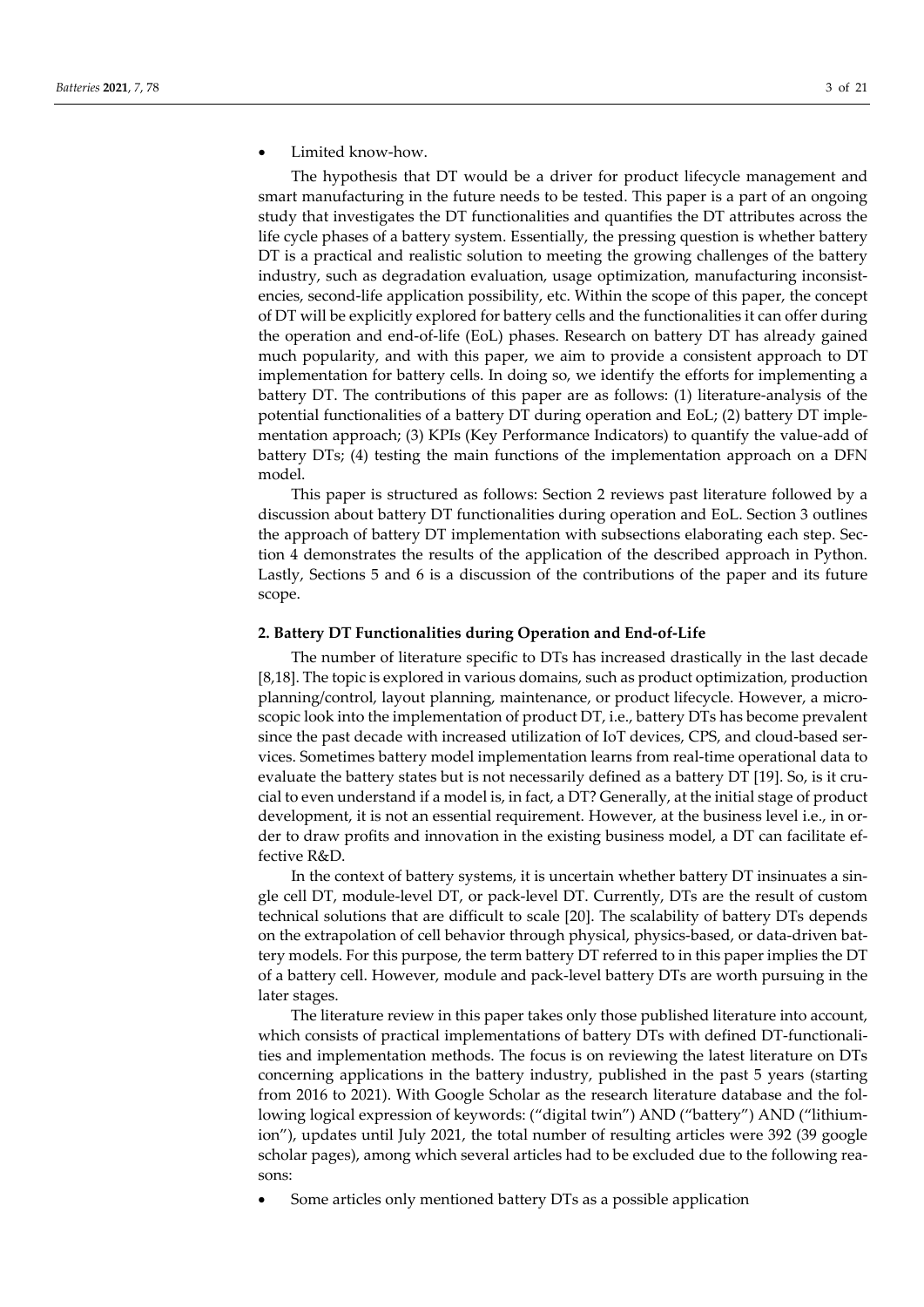- Some of them did not explain the architecture to support battery DTs
- Others were only theoretical articles.

However, in combination with advanced search for the keywords ("battery digital twin") or ("digital twin" AND "battery") in the title, the literature was filtered down to 9 articles. As a result, Table 1 elaborates the available literature, their reported method of DT implementation, and the corresponding DT functionality.

**Table 1.** Literature review of DT-implementations relevant for battery system.

| Reference | Implementation Method <sup>1</sup>                                                                                                  | <b>DT</b> Functionality                                                                                               |
|-----------|-------------------------------------------------------------------------------------------------------------------------------------|-----------------------------------------------------------------------------------------------------------------------|
| $[21]$    | HI and LSTM algorithm                                                                                                               | Estimation of battery's actual discharge capacity                                                                     |
| $[22]$    | Cloud BMS with AEHF-based SOC estimation algorithm and<br>PSO-based SOH estimation algorithm                                        | Estimation of SOC, SOH, capacity fade, power fade                                                                     |
| $[23]$    | On-board diagnosis to cloud environment; ECM model param-<br>eter fitting, curve fitting and SOC-OCV curve                          | SOC, capacity, internal resistance, SOH-R, SOH-C                                                                      |
| $[24]$    | Visual software in LabVIEW; ECM with SVM and filter algo-                                                                           | DT platform for spacecraft lithium-ion battery pack                                                                   |
|           | rithms                                                                                                                              | degradation assessment; SOC estimation                                                                                |
| $[25]$    | Cloud connected BMS; electric-thermal model and empirical<br>ageing model                                                           | Cell voltage and temperature                                                                                          |
| $[26]$    | ECM and EFK algorithm                                                                                                               | SOC estimation                                                                                                        |
| $[27]$    | Review paper on battery DT                                                                                                          | Battery DT framework and its cyber-physical ele-<br>ments                                                             |
| $[28]$    | Offline-Regression model using sparse-Proper Generalized<br>Decomposition (s-PGD); Online-Dynamic Mode Decomposi-<br>tion technique | Cell voltage, anode/cathode bulk SOC, anode/cath-<br>ode surface SOC                                                  |
| $[29]$    | Linking reduced order model with ECM in Ansys Twin<br>Builder                                                                       | Real-time temperature of the battery pack at differ-<br>ent locations; What-if scenarios for root cause anal-<br>ysis |

<sup>1</sup> HI—Health Indicator; LSTM—Long Short-Term Memory; BMS—Battery Management System; AEHF—adaptive extended H-infinity filter; PSO—Particle Swarm Optimization; SOC—State of Charge; SOH—State of Health; OCV—Open Circuit Voltage; ECM—Equivalent Circuit Model; EKF—Extended Kalman Filter; SVM—Support Vector Machines.

> While some of the references identified in Table 1 are pioneering attempts to map real-time battery data to the battery models through cloud services, the others have yet again used simulated driving cycle data to validate the state estimation algorithms. This procedure of using drive cycle simulations such as WLTP (Worldwide Harmonized Light Duty Vehicles Test Procedure) or UDDS (Urban Dynamometer Driving Schedule) for validation of battery state estimation algorithms is a state of the art state estimation approach [30]. Nevertheless, this is not ideal for designing battery DT because simulated driving cycles can only validate the algorithm accuracy of static models while battery DTs are dynamic. Additionally, a common observation among all the DT functionalities in Table 1 is that they all have approximately the same output, i.e., SOC, SOH, internal resistance, or capacity. Evaluation of the battery state through these output variables has already been an established requirement from electrical models, electric-thermal models, electrochemical models, and until recently, data-driven (or NN) battery models. In this context, it is worth noting the conundrums that this raises regarding the argument about the need for a battery DT only for performing state estimations. Other than the fact that if implemented correctly, a battery DT should deliver those output variables to the users, developers or testers in real-time, there are no significant utilities that only a battery DT can implement. So, what additional value-add does a battery DT contribute? In an attempt to answer this, the following 2 aspects are now elaborated:

- Battery DT influence on life cycle phases;
- Current BMS functionalities.

To achieve competitiveness with the internal combustion engine, the key requirement for battery development is high driving ranges, low-charging times, and low battery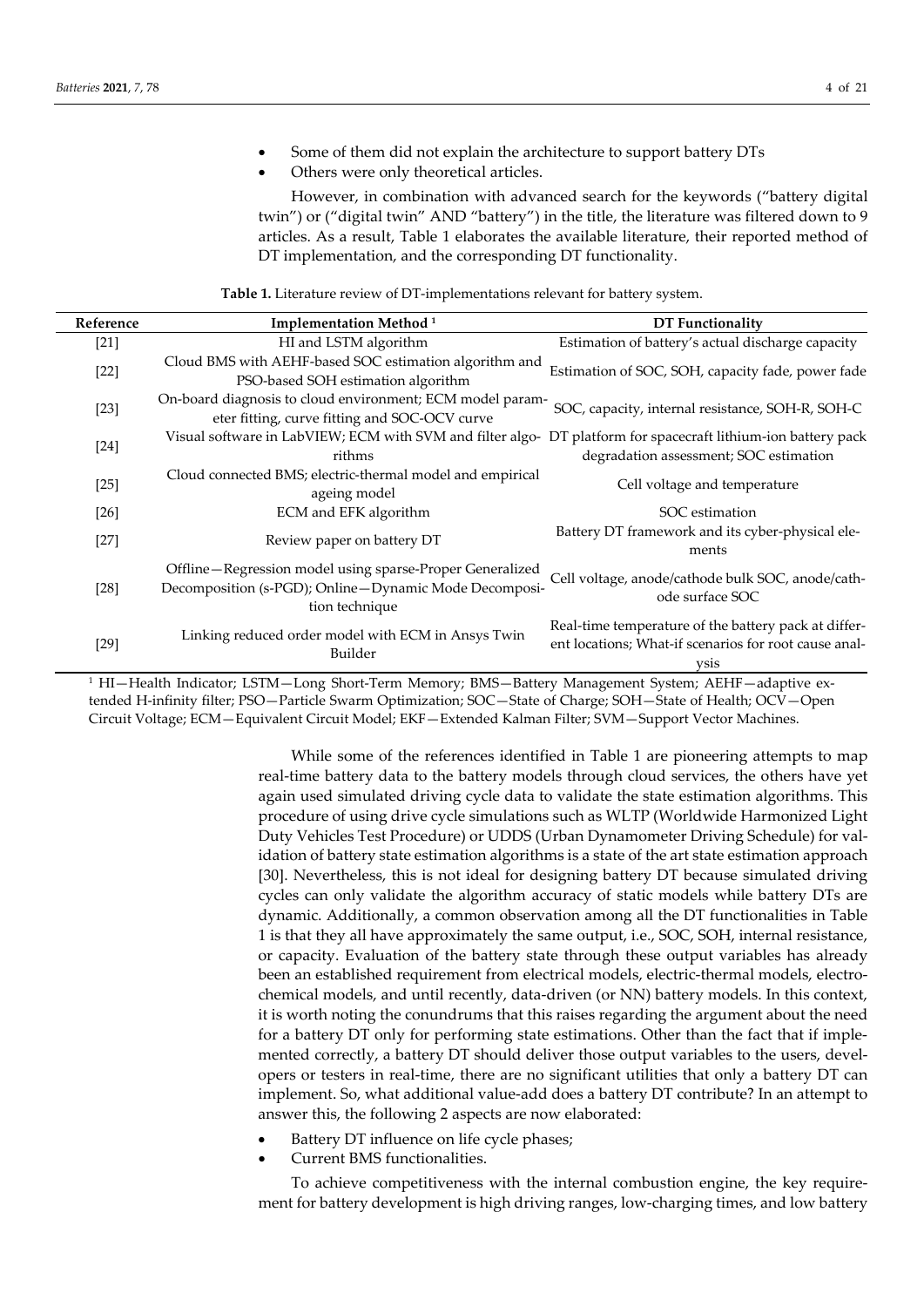pack cost. The performance indicators of batteries during **usage** are characterized by cost, specific energy (Wh kg<sup>-1</sup>), energy density (Wh L<sup>-1</sup>), specific power (W kg<sup>-1</sup>), and power density (W L−1), and charging time (=fast charging ability) [31]. While a DT cannot take the responsibility of improving the energy density or specific power of a battery, it can significantly aid the design optimization process and EoL assessment process. Sensing the battery data and uploading that to a storage server gives the opportunity to easily access the battery data and create learning models, which directly guide the **product design, and optimization process** [27]. The battery data storage platform stores the design and usage history, which supports **behavioral integration in consequent life cycle phases** and simplifies the **prediction of the remaining useful life** (RUL) during operation and also at EoL for second life assessment [32].

The **Battery Management System (BMS)** is the central element for protecting, monitoring, and controlling the battery-powered system by ensuring safety, efficiency, and reliability [33]. BMS measurements are performed for cell voltages, pack current, pack voltage, and pack temperature and it usually uses these measurements to estimate SOC, SOH, DOD (Depth of Discharge) [34]. Battery DT requires the onboard-BMS to work together with the battery data storage platform.

The potential functionalities of a battery DT in combination with an onboard-BMS are identified in the literature. Identifying the stress factors from the time-series measurement data and calculating its effect on the model parameters facilitates **evaluating battery aging indicators** during operation [25]. Besides, the model update integrated with the charging data enables a battery DT to maximize the optimization objective and select the best parameters for an **optimal charging strategy** such as multi-stage constant current charging, pulse charging, multi-stage constant heat charging and AC charging [35]. Similarly, **thermal management** based on battery DT relies on prediction of aging effect of temperature distribution across the battery pack using thermal models. Detection and traceability of sensor faults, electrical faults, and thermal runaway in a battery DT can allow integration of **fault diagnosis** procedure of the BMS with the battery DT functionalities [32].

In order to identify the functionalities and potentially the value add of a battery DT, the above discussion is encapsulated in Figure 1. The **black circle** lists the functionalities of a BMS, taken from the datasheets of two commercial BMSs found in [36,37]. The extended **blue block** lists the battery DT outputs taken from Table 1. These are the applied battery DT functionalities. Lastly, the **green block** lists the potential DT functionalities identified from the literature (as highlighted above). Thus, Figure 1 compares the **existing BMS functionalities with the applied battery DT functionalities and the potential battery DT functionalities.**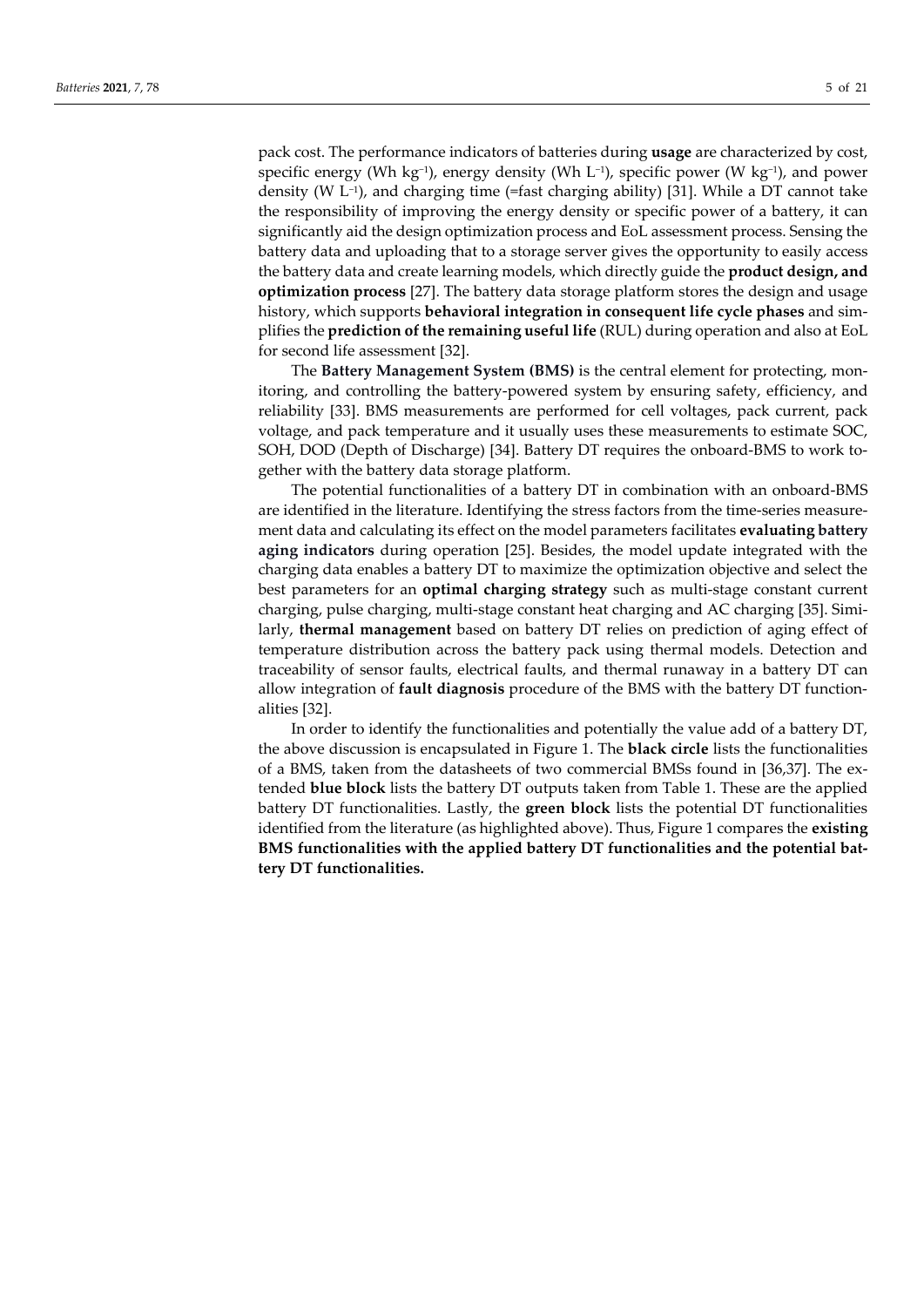

**Figure 1.** Comparison of BMS functionalities with the applied battery DT and the potential battery DT functionalities.

The BMS functionalities taken from the referenced datasheets are to monitor the current and temperature sensors. It uses programmed settings to control the current flow into and out of the battery pack by broadcasting the charge and discharge current limits, cell balancing, and monitoring each cell tap to ensure that cell voltages are not too high or too low. Using the programmed values in the battery pack profile, the BMS calculates the pack and individual cell's internal resistance (SOH) and OCV. Current sensor data is used to calculate the battery pack's SOC (via coulomb counting CC).

The SOC estimation method in the studied BMSs is CC. Literature shows alternative methods with higher estimation accuracy, such as adaptive EKF, impedance method, fuzzy logics, SVM, hybrid method (EKF combined with ANN) [38–40]. Here a DT can complement the current BMS functionalities by applying estimation algorithms with higher accuracy. Moreover, the main functionality of the BMS is to ensure that the battery stays with its specified limits. It takes immediate measurements to analyze the voltage and temperature of the cell to estimate the SOC. It does not consider the degradation effect of the charge/discharge cycles on the battery from an electrochemical perspective. The immediate battery user may not be interested in understanding the degradation effects of the battery, such as loss of lithium, diffusivity of electrolyte or SEI resistivity at the anode. However, for deeper knowledge and future innovations by the battery designers, this would serve as a stepping-stone towards ensuring that the battery lasts until its maximum possible capacity and optimal performance. Hence, a DT can complement the functionalities of a BMS by taking the load for large computation requirements. BMS diagnostics over a long period can be enhanced and even simplified by using a DT.

To sum up, the added value that battery DTs can offer is improved representation, performance estimation, behavioral predictions, optimization strategies, and integration of battery life cycle attributes to the remaining DT functions.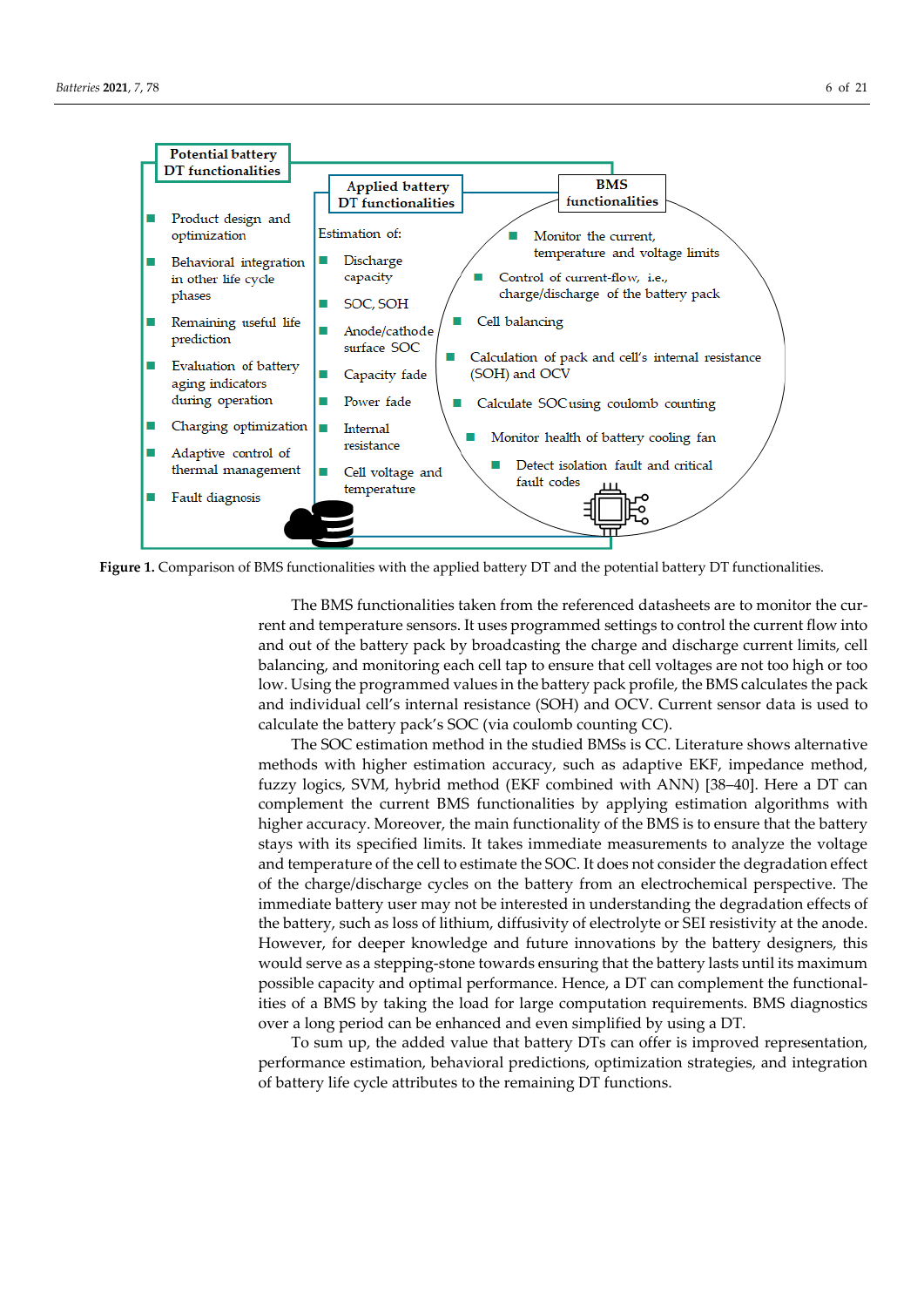## **3. Approach**

In this section, an approach for implementing a battery DT is introduced. The purpose is to define a functional procedure to move from battery model to battery DT systematically. Figure 2 illustrates the 5-step approach, and each step is then further elaborated. By piecing together the existing methodologies of battery modeling, model parameter estimation, battery state prediction, the efforts needed for implementing a battery DT will be investigated.



**Figure 2.** Approach for battery DT implementation.

## *3.1. Step 1: Lightweight or Heavyweight Battery Model Development*

The first step to implement a battery DT is inevitably the development of a reliable battery model. Battery models have become an essential tool in battery-powered applications, which are safety and performance-critical. Depending on how the model inputs and outputs are related, battery models can be classified as empirical, semi-empirical, physical and, data-driven [41,42], while the different types of battery models are:

- Electrical model (ECM);
- Electrochemical model (P2D);
- Thermal model;
- Mechanical model;
- Interdisciplinary combined model.

Fast and accurate identification of the BMS model parameters is a vision for battery developers and engineers. With the outlook of computational expense, the battery model types can be differentiated as either lightweight battery models or heavyweight battery models. Based on [43], the factors which differentiate between the two are as follows:

- Battery dynamics represented by the model
- Number of parameters
- Computation time
- **Accuracy**
- Ease of understanding and complexity for implementation.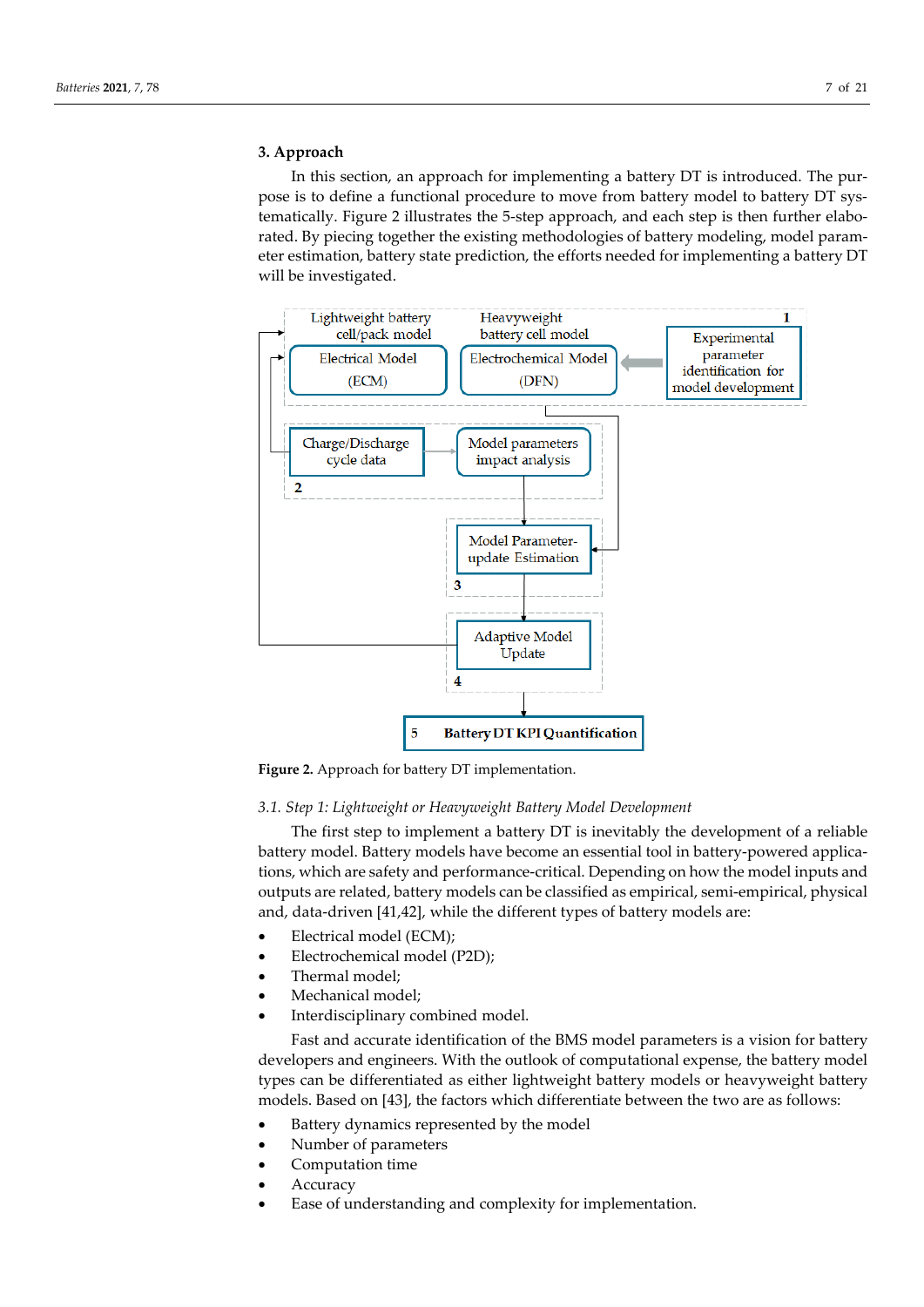We limit discussion to only electrochemical and electrical models for this paper. As a lightweight model, ECM of a battery is relatively easy to scale to the module or pack level and is widely used in BMS algorithms. They are derived from the empirical measurements of external characteristics of the cell [44]. However, by observing only the external behavior of the battery, the internal electrochemical dynamics cannot be entirely represented, and it is challenging to provide insights into electrochemical or life-reduction phenomena occurring inside the battery. Additionally, ECMs are developed based on data obtained from specific operating conditions of the target batteries, and their accuracy abruptly decreases while performing calculations on other operating conditions or if the battery is replaced [45].

As heavyweight models, the electrochemical models mainly fall into two categories, single particle model or pseudo two-dimensional (P2D) model (also known as the Doyle-Fuller-Newman—DFN model). DFN model for lithium-ion batteries use the combination of the porous electrode theory and the concentrated solution theory [46]. Compared to ECM, which has less physically relevant parameters, a DFN model contains a large number of parameters with a physical meaning. It calculates electrical, chemical, and electrochemical phenomena occurring inside the battery to predict its performance and lifespan Hence, DFN models provide the opportunity for a deep understanding of lithium-ion batteries' aging mechanisms, accurately predicting battery performance by considering the material characteristics and the electrode design.

#### Experimental Parameter Identification Techniques

Accurate fitting of the battery model with experimental data is not the focus of this paper, so the authors rely on the existing techniques. Instead, the focus is parameterizing the model once the battery is in the usage phase and eventually at EoL (discussed in 3.3). Experimental parameter identification is naturally the first step to model development.

ECM or DFN model development requires the human and hardware effort to set up the experiments and perform the necessary tests followed by the subsequent calculation of the battery parameters and its state [47]. The state of the art method of optimizing the parameter set consists of: (1) initially solving the model for a given set of model parameters; and (2) finding the parameter set that minimizes the sum of squared error between the simulated voltage response of the cell and the experimentally observed voltage for a specific drive cycle [48]. It is worth noting that, many techniques have been proposed to identify the necessary parameters for electrical models, but a lower number of identification techniques are available in the literature for electrochemical and aging models.

The term **parameter** refers to the characteristic of the battery, including chemical (solid-phase conductivity, diffusion coefficients, etc.) and electric quantities (internal resistance, capacitance, etc.), while the term **state** refers to the variables which illustrate the behavior of the battery such as SOC and SOH.

In the conventional battery model parameter identification methods, experimental data is used to reference the model parameters, which are then brought closer to the experimental results using the following methods: Kalman filter (KF) method, the gradient method, and the gradient-free method. KF approach is usually applied in the parameter estimation of ECMs due to its recursive computation process, while gradient and gradient-free methods are often employed for a DFN model. Evolutionary computation-based identification methods such as particle swarm optimization (PSO) and genetic algorithm (GA) are gradient-free methods, immune to local minimum traps and are usually used to solve the cell's governing equations faster.

The objective or fitness function for parameter identification via GA, PSO, DE, and KF algorithms is defined by Equation (1) [49–52]:

$$
L^{2} = \frac{1}{N} \min \sum_{i=1}^{N} [V_{exp}(t_{i}) - V_{sim}(\theta, t_{i})]^{2}
$$
 (1)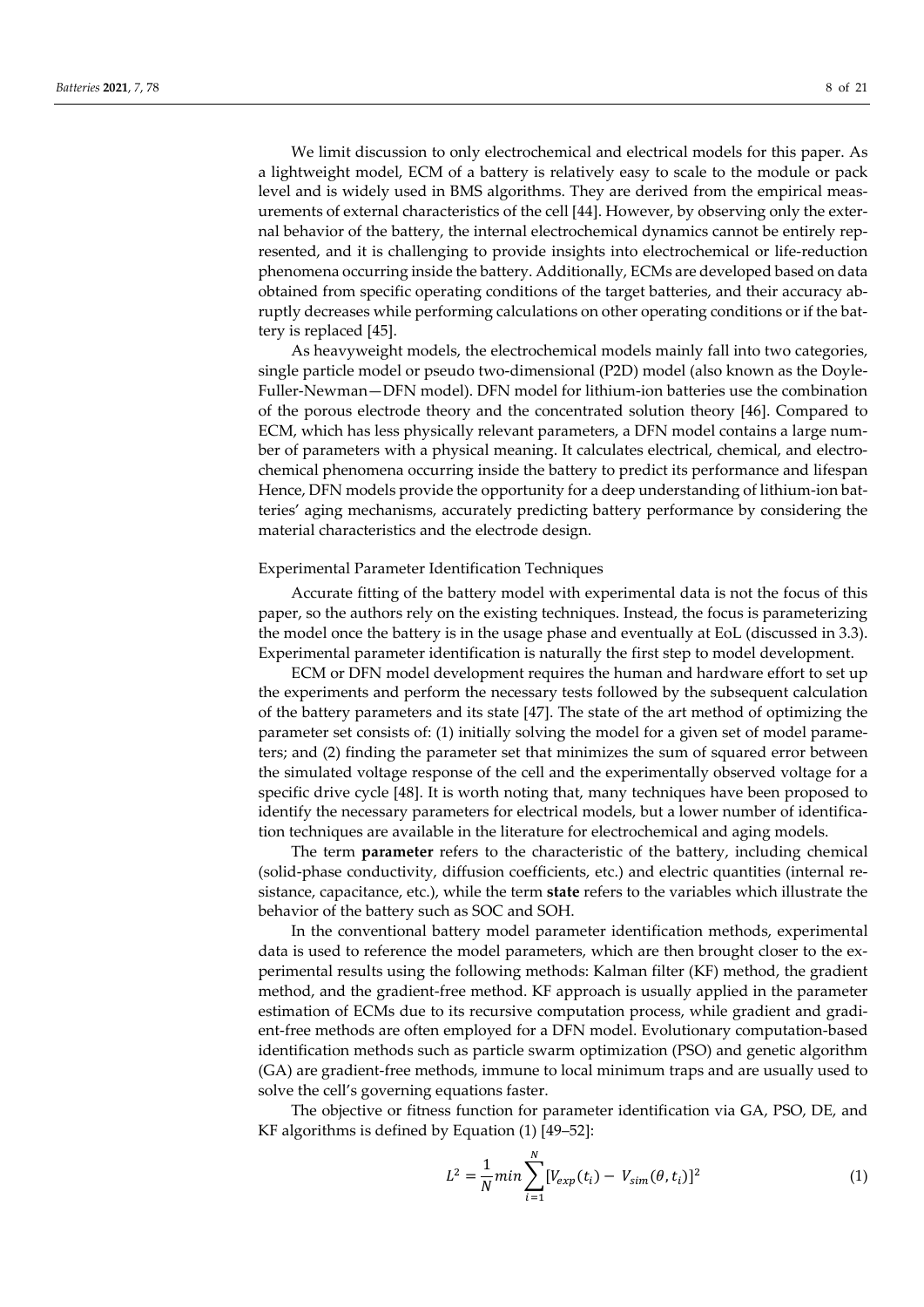where, *Vexp* and *Vsim* are the experimental and simulated cell output voltage with the same input current, *N* is the total number of input current data samples, and *i* is the time index, *L* is a representation of the RMS error.

However, the estimations done using these methods may deviate from the actual values due to the fact that the degradation physics caused by SEI (solid electrolyte interphase) layer or lithium plating is not included. Moreover, the variations of the concentration-dependent parameters are usually ignored or assumed as the constant values, which makes the battery state estimation deviate further from reality.

# *3.2. Step 2: Impact Analysis of Real-World Charge/Discharge Cycles on Battery Model Parameter*

Voltage, current, and temperature are the real-world charge/discharge data types collected from the battery. Data in the time-series comes directly from the BMS. Direct connection with the BMS, plug-and-play devices, or cloud servers are some of the data interaction methods. Although the data interaction method is not standardized, cloud services have been integrated with onboard-BMS in the past (Table 1) for seamless data exchange. Initial investment and time for implementation have made real-work data interactions and control of battery systems challenging.

The simulated experimental inputs used for model parameterization (as described in Section 3.1) in contrast with real-world charge/discharge cycles do not have the same effect on battery model parameters. While driving procedures such as WLTP or USSD are used to validate the accuracy of model parameter identification, after prolonged use of the battery, the battery model parameters do not always mimic the actual state of the battery. Hence, with continued usages, the state estimation results of the battery model go farther and farther away from the actual battery state. The effect of prolonged real-world charge/discharge cycle on the battery behavior and the changes that it causes in the inherent characteristics are experimented and researched by academics [53]. However, these effects are not transparent or readily available.

For the impact analysis, first, the governing equations of both DFN model and ECM model are obtained (Tables A1 and A2). Based on these, the list of parameters of both models is summarized in Table 2. For a battery DT, it is essential to identify the parameters that undergo drastic change due to a long period of usage. Hence, step 2 of the approach is to understand the impact of charge/discharge cycles on battery model parameters. The argumentations provided in this section are based on Uddin et al.'s work [48], which applies non-destructive experimental techniques to quantify the detailed degradation associated with different aging stress factors. Model parameter estimation was done using a non-linear fitting algorithm i.e., minimizing the square of the error between simulated and measured voltage. The authors assert that since model parameters are connected to intrinsic properties of the battery, the evolution of these parameters will highlight physical changes within the battery. Thus, by tracking the evolution of model parameters, it will be possible to deduce the mechanisms by which the battery has degraded over time.

Factors that are known to cause degradation effects on Li-ion batteries are: calendar age (tage), cycle number (N), temperature, SOC, DOD, cycle bandwidth (ΔSOC), charge voltage, C-rate, cycle frequency. Expected parameter changes reviewed in the reference paper and further published literature is depicted in Table 2. Knowing the factors that affect the battery life during cycling is essential to design a DT model that evolves along with the degradation of the actual battery. Hence, the model parameters which are directly and most largely affected by the cycling of the battery system are identified.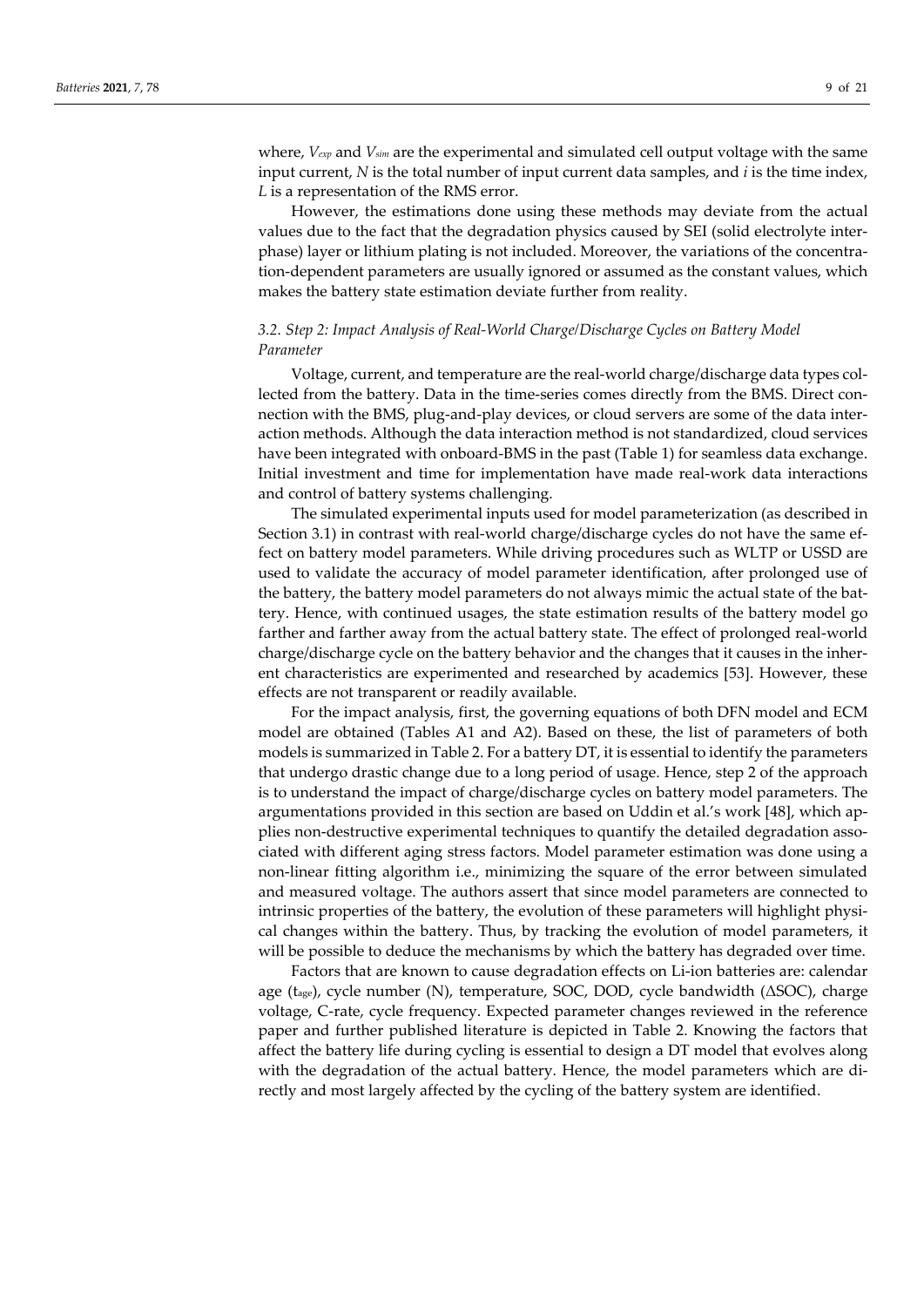**Table 2.** Impact analysis of model parameters vs. battery degradation factors based on [48,54,55]. Legend for the table: **x** impact identified in the reference article, but the impact level is not specified; **C**—Constants; **Text**—impact level identified by the reference article; **Blank (-)**—No direct information found on the sensitivity or dependency for this parameter.

| Parameters                                              | Symbol (Unit) <sup>1</sup>                           | <b>High Cycle Number</b>         | <b>High C-Rate</b>              |
|---------------------------------------------------------|------------------------------------------------------|----------------------------------|---------------------------------|
|                                                         | <b>DFN</b>                                           |                                  |                                 |
| Thickness                                               | $L_{p}$ , $L_{n}$ , $L_{s}$ ( $\mu$ m)               | x [55]                           | Moderate [55]                   |
| Surface area                                            | $A_{P}$ , $A_{n}$ , $A_{s}$ , $(m^{2})$              | x[48]                            | Moderate [55]                   |
| Particle radius                                         | $R_{p}^{+}$ , $R_{p}^{-}(\mu m)$                     | x[54]                            | x[54]                           |
| Active/Inactive material volume fraction                | $\epsilon_{\rm s}$ p, $\epsilon_{\rm s}$ n           | x[55]                            | Moderate <sup>[55]</sup>        |
| Electrolyte phase volume fraction                       | $EeP$ ; $Ee^n$                                       |                                  |                                 |
| Maximum Li <sup>+</sup> concentration                   | $Cs^{p,n,se}$ (mol cm <sup>-3</sup> )                | x[48]                            | Moderate [55]                   |
| Average electrolyte concentration                       | Ce (mol cm <sup>-3</sup> )                           |                                  | $x$ [48]                        |
| Stoichiometry of n, p at 0% and 100% SOC                | $x_{p,n}^{0,100}$                                    |                                  |                                 |
| Diffusion coefficient in solid and liquid phase         | $D_sP$ , $D_sP$ , $D_e$ $(m^2 s^{-1})$               | x[54]                            |                                 |
| Solid phase conductivity                                | $\sigma s^p$ , $\sigma s^n$ ( $\mu$ m)               | x[48]                            | x[48]                           |
| Li transference number                                  | $\mathfrak{t}^{_{+0}}$                               | Not sensitive [54]               | Not sensitive [54]              |
| Resistivity of film layers (including SEI)              | $R_f(\Omega)$                                        | Not significant [54]             | x[48]                           |
| Negative electrode potential, U- coefficients           |                                                      | x[48]                            | $\frac{1}{2}$                   |
| Positive electrode potential, U+, coefficients          |                                                      | x[48]                            |                                 |
| Open circuit potential                                  | V                                                    | x[48]                            |                                 |
| Overpotential                                           | $\eta$                                               | Not significant [55]             |                                 |
| Reaction flux at the solid particle surface             | $(mod cm^{-1} s^{-1})$                               |                                  |                                 |
| Exchange (electrolyte and solid) current density        | ie (A cm $^{-2}$ )                                   |                                  |                                 |
| Electrolyte activity coefficient                        | $\pm f$                                              | $\overline{C}$                   | $\mathsf{C}$                    |
| Bruggeman porosity exponent                             | p                                                    | $\overline{C}$                   | $\overline{C}$                  |
| Anodic/Cathodic charge transfer coefficient             | $\alpha$ <sub>a</sub> , $\alpha$ <sub>c</sub>        | $\mathsf{C}$                     | $\mathsf{C}$                    |
| Intercalation/deintercalation reaction-rate coefficient | $k_{n,p}$ (A cm <sup>2.5</sup> mol <sup>-1.5</sup> ) | $\mathsf{C}$                     | $\overline{C}$                  |
| Universal gas constant                                  | $\mathbb{R}$                                         | $\mathsf{C}$                     | $\mathsf{C}$                    |
| Absolute temperature                                    | $\overline{T}$                                       | $\mathsf{C}$                     | $\mathsf{C}$                    |
| Faraday's constant                                      | F                                                    | $\mathsf{C}$                     | $\mathcal{C}$                   |
|                                                         | <b>ECM</b>                                           |                                  |                                 |
| Internal ohmic resistance                               | $Ro(\Omega)$                                         | Sensitive [56]<br>Sensitive [56] |                                 |
| <b>OCV</b>                                              | Vocv(V)                                              |                                  |                                 |
| <b>Polarization Resistances</b>                         | $R_1, R_2$ ( $\Omega$ )                              |                                  |                                 |
| <b>Polarization Capacitances</b>                        | $C_1, C_2 (F)$                                       |                                  |                                 |
| Coulomb efficiency                                      | $\eta$                                               | Almost constant [57]             | Sensitive [57]                  |
| Hysteresis voltage, hysteresis decaying factor          | $H(V)$ , k                                           | Not significant [58]             | Impact of overvolt-<br>age [59] |

 $1$  n = Negative electrode; p = Positive electrode; se = Separator; s = Solid phase; e = liquid phase.

For reduced-order modeling of DFN model, no particular consensus exists on which parameter needs to be estimated. Some of the parameters are considered while keeping the others at a nominal value. A systematic approach for selecting which parameters can be reliably estimated is presented in [54] in the form of parameter sensitivity analysis. The parameter sensitivity analysis determines how sensitive is the output of the model with respect to variation in values of parameters. Rather than looking into the sensitivity of the model output with variations in values of the parameters, in the following Table 2, we look into the sensitivity of model parameters with respect to cycling data. Table 2 mainly elaborates the effect of high cycle number and charging current (C-rate) on the parameters of the DFN model and the ECM—based on the referenced literature. High cycle number is a primary factor for cyclic aging, and high C-rate directly impacts the cell temperature, which in turn influences battery degradation. Hence, only these two stress factors are considered and not all the mentioned battery degradation factors because the experimental and quantitative sensitivity analysis for each model parameter will be too large to handle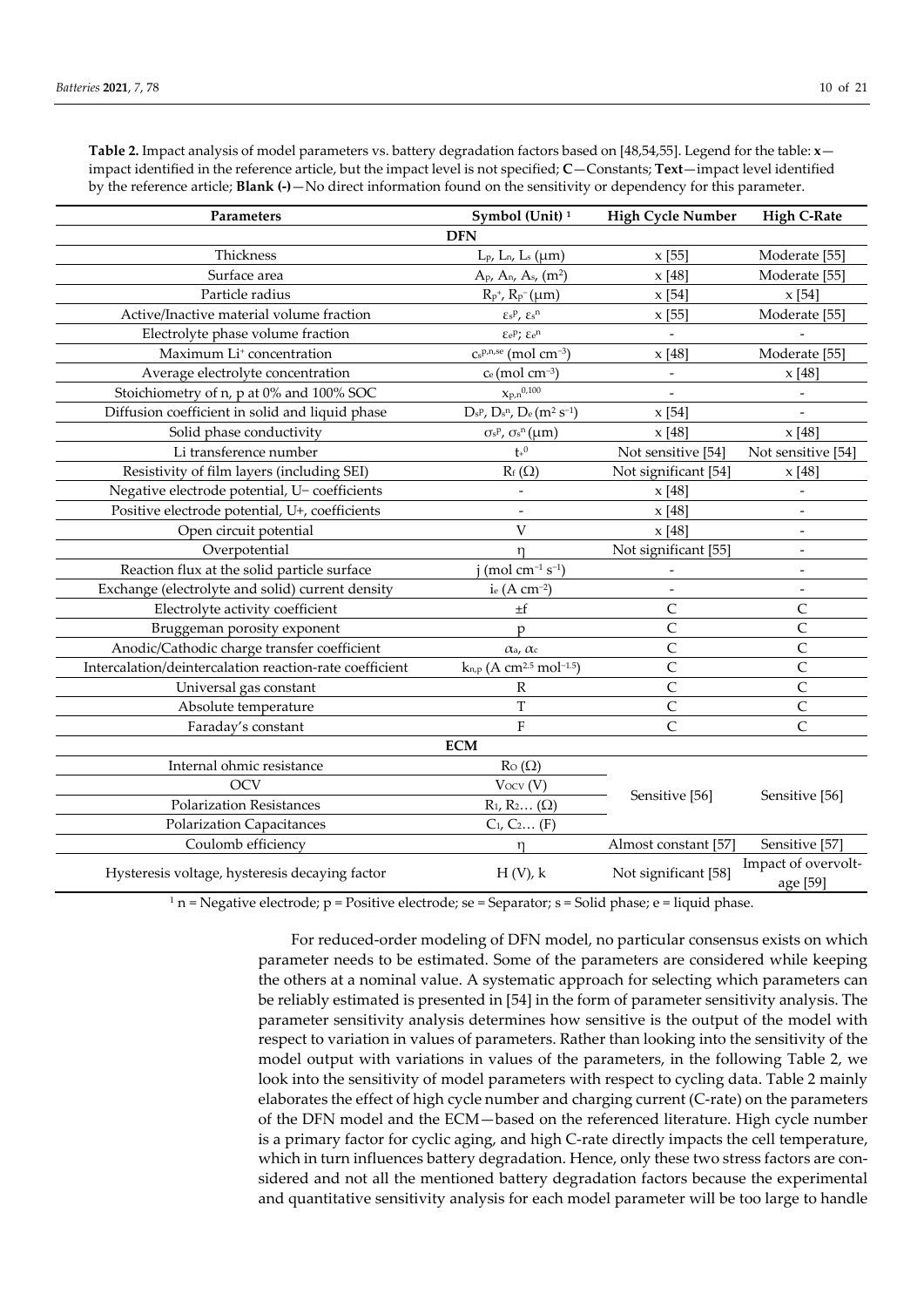in this paper. With the outlook for battery DTs, understanding the sensitivity of model parameters to the environmental conditions and usage practices is a requisite. This implies experimental or simulative confirmation of effect of prolonged cycling on model parameters.

A natural question here is that after continued usage of the battery, shouldn't all the parameters change. Not all the coefficients are majorly altered, and the constants do not change. Also, based on the usage practice, only a particular subset of parameters may undergo significant changes, such as the performance parameters or the structural parameters.

Knowledge of the impact of cyclic aging on model parameters helps in model reduction, intermediate battery state estimation at different stages of battery lifecycle, and control algorithms for the BMS. Additionally, it helps the battery designers evaluate how the cell degrades for various applications in different working conditions because the model is up-to-date with the real system in battery DTs. Thus, supporting product optimization for designers and product state estimation during battery usage and end of life.

#### *3.3. Step 3: Model Parameter-Update Estimation*

The third step of the approach should not be mistaken as the parameter identification described in step 1. The first parameter identification of a battery requires an experimental setup, i.e., testing the cell in a battery cycler and temperature chamber. However, for identifying the parameters of partially (in operation) or completely aged cells (at EoL), the option of removing the cell from its application and testing it does not necessarily exist. Instead, the sensor measurements from the BMS and knowledge of how the battery has been used (charge/discharge cycles and environmental data) are the basis for the parametrization of the battery DT.

The procedures used to estimate the model parameters and states primarily limit the model usability. From the existing parameter identification techniques for ECM and DFN models, what role do they play when identifying the parameters of a battery DT that continuously needs to evolve as the battery is aging? Ultimately, the parameter estimation procedure that can track model parameters evolution as the cell ages is ideal for battery DT.

The battery DT parameter-update estimation procedure cannot entirely rely on the existing identification methods (Equation (1)) because, with the battery-DT-workflow, a cell in operation cannot be dismounted in order to perform experiments. Although the first step of accurate model development involves estimating parameters using experimental datasets and validation datasets, in practice, many parameters are constantly changing. For battery DT the parameter-update estimation needs to be repeated during operation after a certain number of cycles  $(N)$  or time  $(t)$ . The input data from the BMS is not necessarily retrieved continuously in real-time. N and t will differ based on the battery application (EV, grid storage) and its usage practices. We leave the evaluation of optimal values of N and t for future studies, but an apparent range of N as evaluated from [60,61] is 500–1000 cycles, after which a significant change in electrochemical model parameters is observed. Parameter update for DTs during battery operation and at EoL includes but is not limited to the following methods:

• Calculate the model parameters at the end of N cycles, and repeat the update process iteratively. Identify the reduced set of parameters (such as in Table 1) directly influenced by the number of cycles and operating conditions. The initial conditions (from the governing equations) of the model are certainly updated. Thus, new parameters set and initial conditions are available to the model for its next simulation (N cycles). For DFN, the mathematical estimations of parameters mainly involves revaluating the governing equations which employs Fick's law of diffusion, charge and mass conservation, concentrated solution theory and Butler-Volmer electrochemical kinetic expression.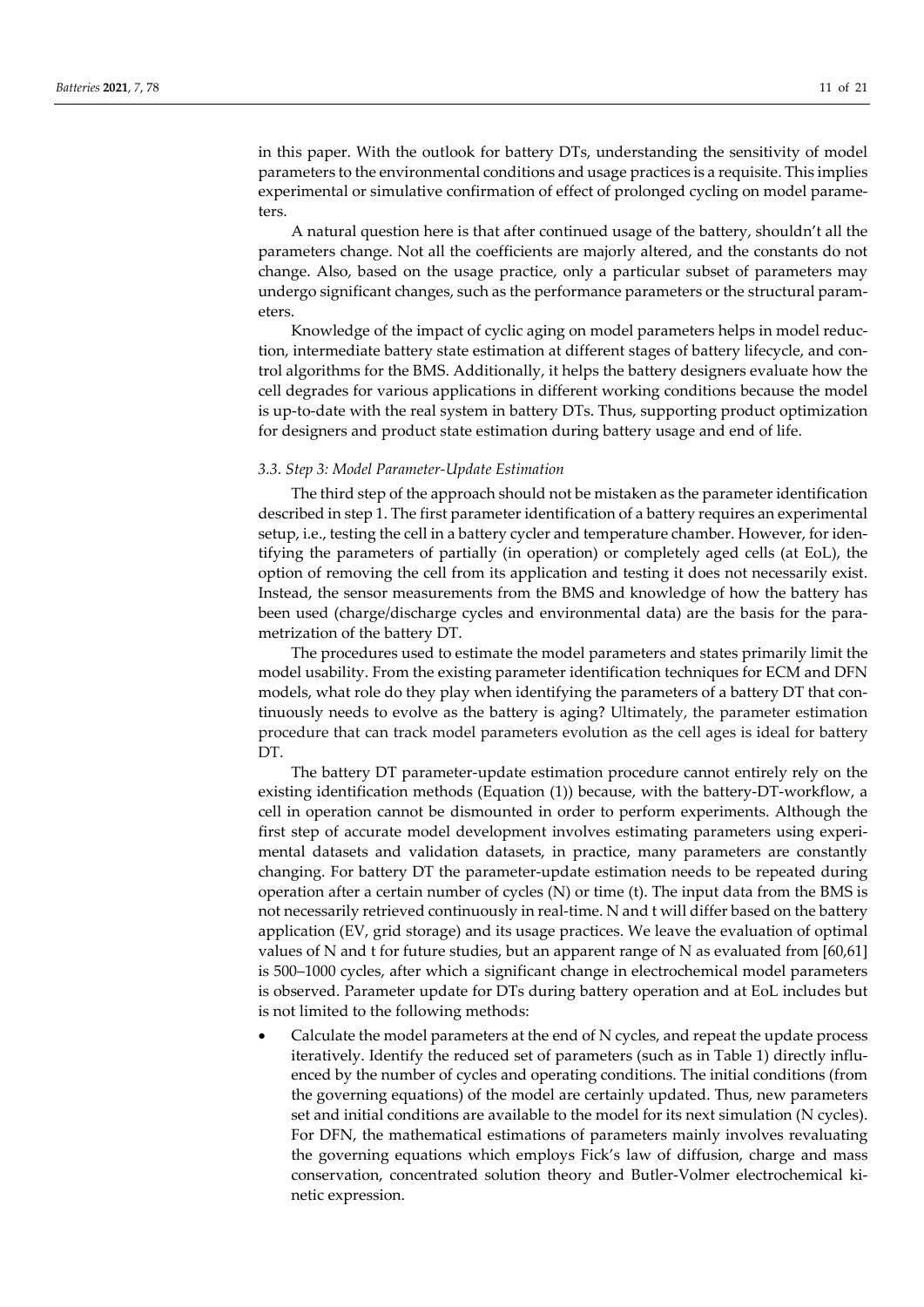- Calculate the rate of degradation physics caused by lithium plating and SEI growth through the reaction equations and rate expressions [62]. Lithium-plating passive film layers formed by consuming of cyclable Li-ions is influenced by the charge transfer mechanism. The rate of SEI formation reaction is affected by mass transport within the anode and by surface kinetics. Effects of degradation physics are integrated in the model after every N cycles.
- Utilize the fast minimization algorithms such as Gauss-Newton method, prediction error minimization by estimating the parameter-update through synthetic experimental data [63]. Synthetic experimental data can be obtained using simulated battery output with computer-generated randomness. However, this method has an unjustified validation scheme because the input would also be simulated; hence this approach is mainly beneficial for initial testing purposes of the battery DT.
- Apply data-driven parameter identification methods estimation which employs the terminal voltage and load current for parameter update (partially applied in [64]). A comprehensive literature survey of the data-driven parameter identification methods is not conducted. Therefore, this paper does not attempt to review the data-driven parameter identification methods thoroughly. Instead, we choose to review if datadriven approaches can support the parameter-update step. There is no doubt that a large amount of training data (collected at the beginning of life) is a requirement for data-driven parameter-update during usage. Nonetheless, the cost and computation time of the data-driven algorithms [65,66] for application in battery DT need to be compared.

Looking at the state of art **parameter** estimation algorithms, the gaps between the currently used battery models and the proposed battery DT are as follows; (1) Availability of cycling data to the battery model; (2) Model parameter-update method that does not entirely rely on experimental inputs, but instead on the charge/discharge characteristics and environmental data. Nevertheless, the **state** estimation algorithms would inherently remain the same in both battery model and DT.

### *3.4. Step 4: Adaptive Model Update*

Step 4 of the approach addresses the execution efforts applied on the software segment for implementing a battery DT. The commonly used software and programming languages of battery modeling are MATLAB, COMSOL or Python. Irrespective of the chosen platform, the flowchart of the implementation steps is shown in Figure 3. The green arrows denote the workflow of battery DT while the blue arrows denote that of a battery mode.



**Figure 3.** Software segment for implementation steps.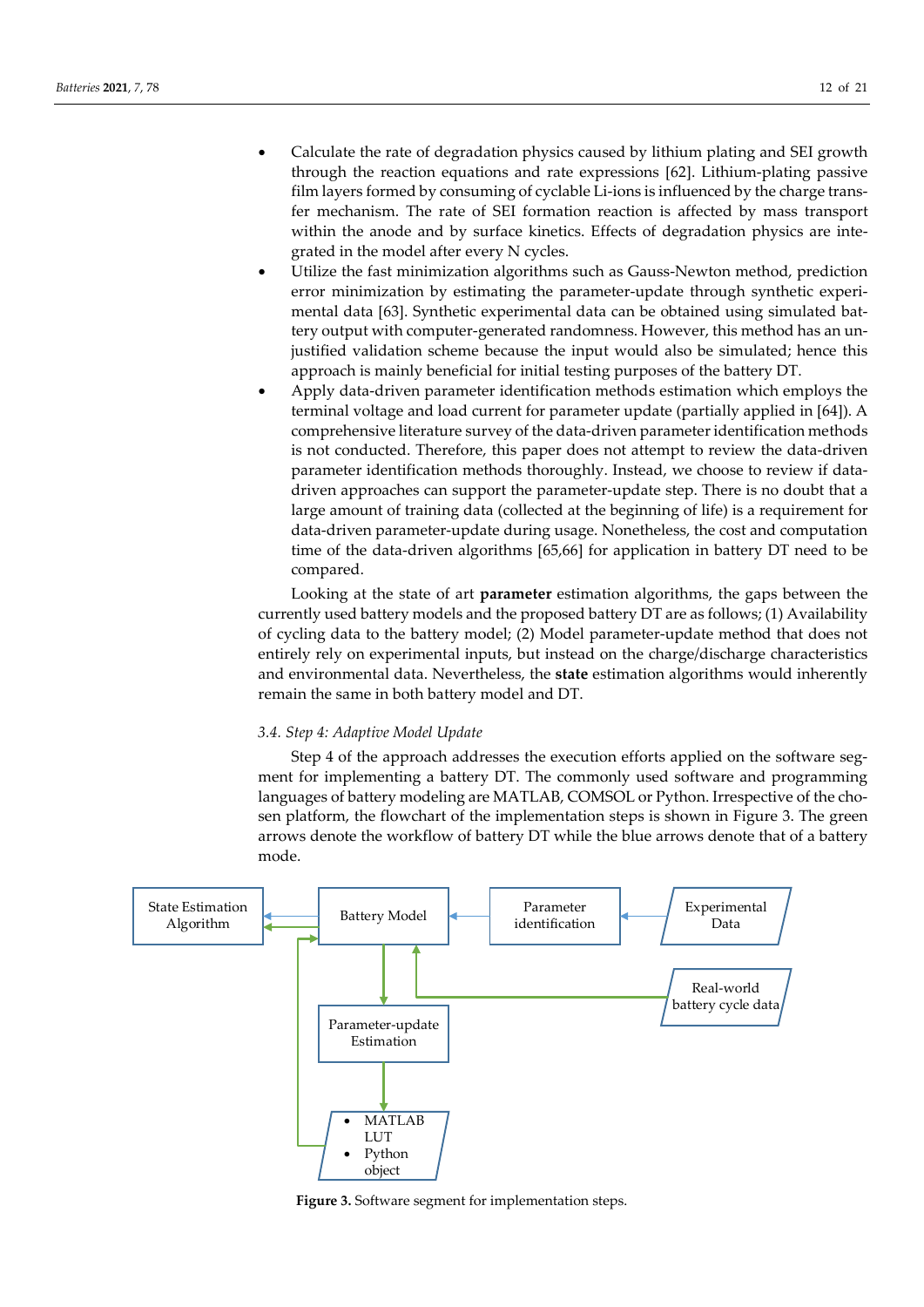The conventional steps of building a battery model using experimental inputs for its parameter identification followed by the state estimation is the preliminary implementation step for battery DT. Real-world battery data (i.e., terminal voltage, load current and temperature) is then integrated with the model, which means they are added as time series input by importing the battery data (in .csv or other compatible formats). The parameterupdate estimation step can be computationally handled in a dedicated code or in the differential solver tools in MATLAB or Python. A standard method in MATLAB for accessing the parameters is through lookup tables (LUT). For model parameter-update in MATLAB, the parameter (in the required format) is uploaded to the workspace and directly imported to the LUT. Alternatively, in Python, re-assigning or updating an input parameter is relatively easy by direct access and assignment of the parameter in its respective object. Finally, the battery DT is subjected to the state estimation algorithm.

### *3.5. Step 5: Battery DT KPI Quantification*

Lastly, but most importantly, it is necessary to identify the benefits of the battery DT to draw light on its significance for the battery industry. Referring to the problem identified in the Section.1 of the paper that without substantial effort to describe and quantify benefits, it is challenging to suggest that the DT concept itself may be the most appropriate solution to the challenges faced by each particular industry. To support a holistic battery DT implementation in the future, both qualitative and quantitative KPIs are identified and elaborated below:

- 1. Investment
	- o Effect on optimization cost due to battery DT functionalities.
	- o Cost to establish data acquisition from BMS to the battery model. Here, we assume the preexisting cost of sensors installed on the BMS and the cells.
	- o Cost of data storage method, i.e., cloud server, memory drive, etc.
	- o Computational cost of simulating the algorithms of the battery DT
- 2. Time
	- o Time needed for the state estimation algorithms, optimization algorithms and other battery DT functionalities
	- o Time to retrieve battery data from its application and assign it to the DT
	- o Speed of battery DT alignment with actual battery, i.e., total time for executing the parameter-update step
- 3. Accuracy
	- o Accuracy of parameter identification
	- o Accuracy of parameter-update estimation parameter identification
	- o Accuracy of state estimation
- 4. Functionalities
	- o DT functionalities that support the battery designers (battery design optimization)
	- o DT functionalities that support the battery users
	- o DT functionalities that support the battery EoL handler (RUL assessment)

Note: Functionalities is a qualitative KPI. We determine the services that a DT is capable of providing its users through the battery DT functionalities. The accuracy of those services across the battery lifecycle is a KPI for evaluating the benefits of using a battery DT.

## **4. Results**

Here, we highlight the usage of approach in Section 3. The number and variety of existing open-source battery modeling software packages (MATLAB, COMSOL, DUAL-FOIL, fastDFN, to name a few) have made it convenient for academics and industrial battery designers to begin with partially developed and functional models rather than building the battery model from scratch.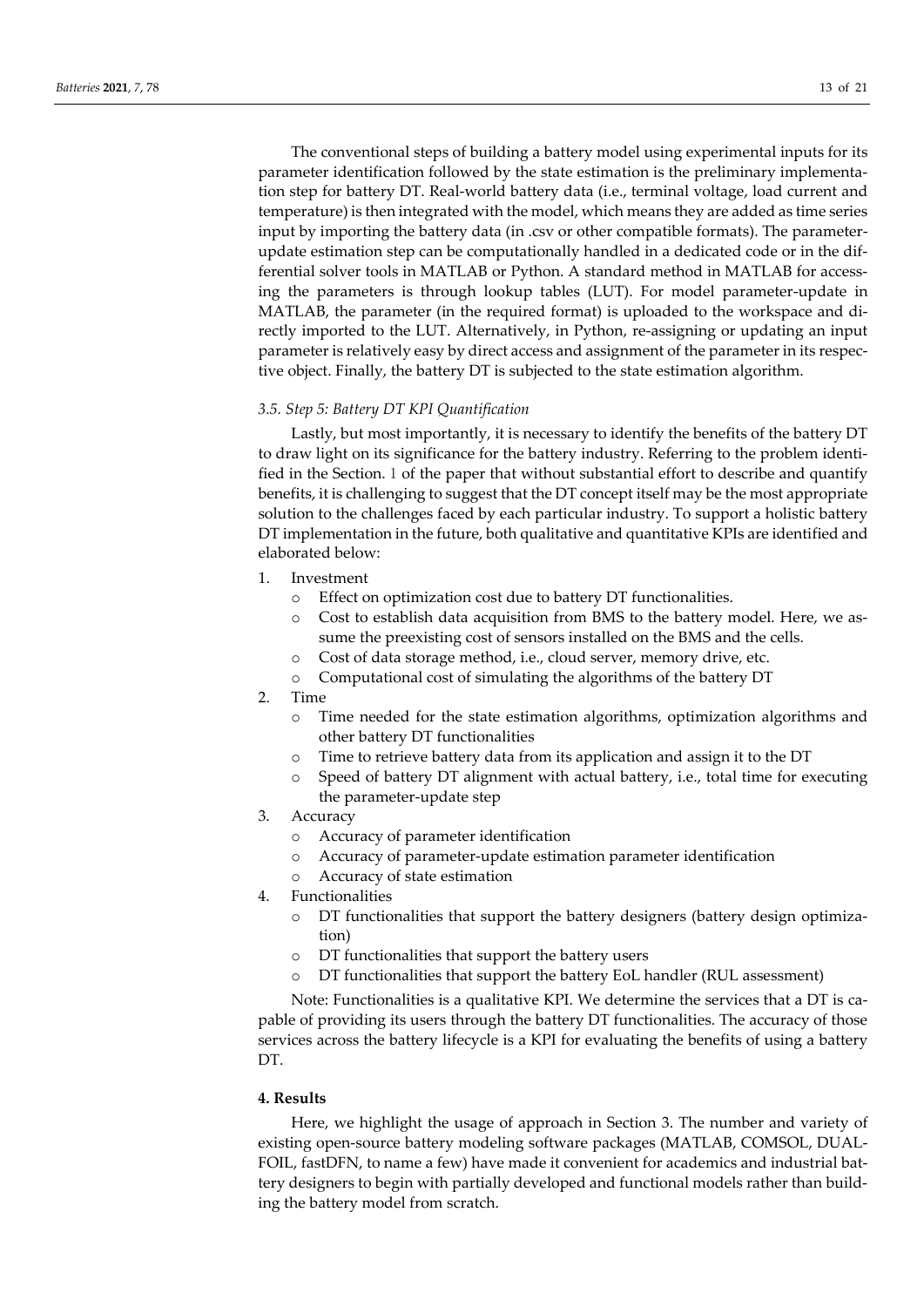Utilization of experimental results for estimating the battery model parameters is necessary during initial design of the model. However, for estimating the battery state that is already in use for N cycles, experimental validation of terminal voltage followed by a minimization optimization algorithm is impossible. Here, the alternative is that either the BMS provides the voltage values of each cell through the voltage sensor or the parameter-update is identified through the aging physics of the battery.

PyBaMM (Python Battery Mathematical Modelling) is an open-source Python package that can solve continuum models. It can be coupled with other software packages and is capable of solving standard electrochemical battery models. Documentations for using PyBaMM are available [67,68] and the results show that PyBaMM can facilitate the model parameter-update estimation.

The data structure of battery models in PyBaMM is a collection of symbolic expression trees (variable, parameter, addition, multiplication, and gradient). These enable mathematical representation of the model components. The addition of a new battery model in PyBaMM requires initialization of attributes such as: (1) variable boundary conditions; (2) governing equations; (3) initial conditions; (4) output variables of the model; (5) other optional attributes (geometry, computation solver, parameter values, termination events, and battery region).

PyBaMM provides parameter sets based on experimental data provided in literature [69,70] which are used as the reference parameter values in this paper. Types of parameter for all the components (cells, electrolytes, negative electrode, positive electrode, SEI, separators) includes, macroscale geometry [m] or microstructure, current collector conductivities [S m−1], current collector density [kg m−3], current collector specific heat capacity [J.kg−1 K−1], current collector thermal conductivity [W m−1 K−1], nominal cell capacity [A.h], current function [A], electrode properties, and interfacial reactions.

According to Figure 3, the model is first fed with the charge/discharge cycle data through an excel file. In the following execution, a high acceleration aggressive driving schedule—US06 is used to discharge the DFN model. Code segments (2), (3) and (4) are the cycle integration steps.

Experiment1 = pybamm.Experiment (["Charge at 1 A until 4.1 V", "Hold at 4.1 V until 50 mA"]) (2)

Experiment2 = pybamm.Experiment([("Discharge at 1C for 0.5 h", "Discharge at C/20 for 0.5  $\text{Exprimt (}$   $\text{Assume} \text{ at } 1 \text{ C} \text{ for } 0.5 \text{ ft}$ ,  $\text{Deschange} \text{ at } 0.5 \text{ ft}$  (3)<br>h")]  $\times 2 + \text{[(}^{\prime} \text{Change at } 0.5 \text{ C} \text{ for } 45 \text{ min}^{\prime\prime}\text{)}$ 

# Experiment3 = pybamm.Experiment([("Discharge at 2C until 3.3 V", "Rest for 0.5 h", "Charge at 1 A until 4.1 V", "Hold at 4.1 V until  $50 \text{ mA}$ ")]) (4)

The Python program was written based on the provided examples in the documentation, hence the results can be reproduced. PyBaMM operates with respect to a defined set of input parameters (~97) and output variables (~400). The PyBaMM program steps highlight the ease of following the implementation steps of Figure 3. It can be considered the means to develop battery DTs, mainly due to fast access to the model parameters in Python. Further analysis and research with different input data and parameter identification are definitely needed in order to implement a holistic battery DT. The correctness of the findings in these results are dependent on the precision of the PDE and ODE solvers in PyBaMM.

In Figure 4, the default DFN model is assigned with the two types of charging preconditions—(2) and (3). The battery model is fully charged using 2, followed by the final state of the experimental solution being mapped to the initial conditions of the next discharge cycle. Similarly, using (3), the battery model is completely discharged followed by slow charge at 0.5 C for 45 min. Likewise, the final state of the experimental solution is mapped as the initial condition for the consequent discharge cycle. The surface concentration, electrode potentials, and terminal voltage values are compared for the three scenarios, i.e., default battery initial state, fully charged, and slow charged. The comparison im-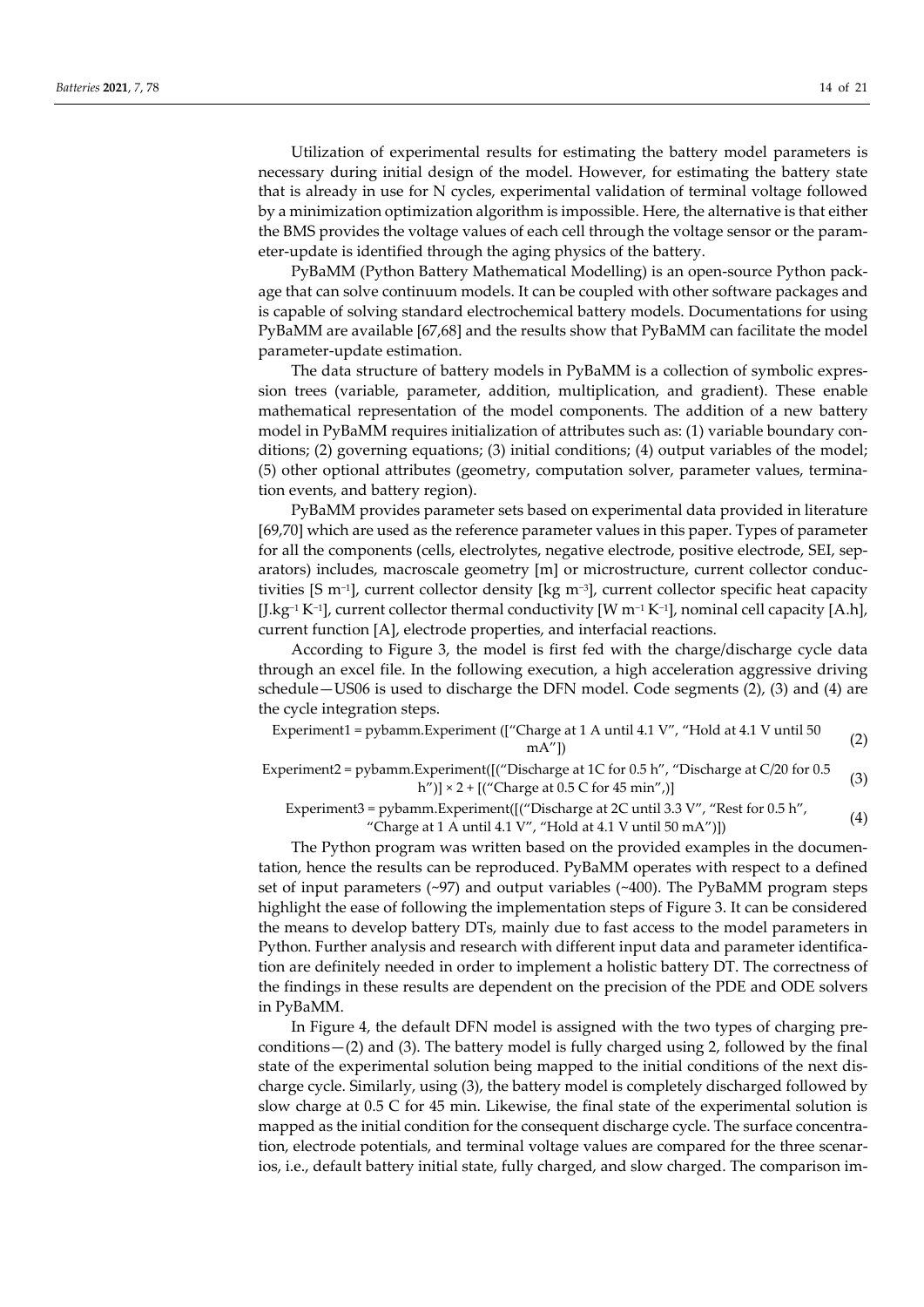

plies that the effect of charging under varying conditions can be mirrored to the consequent discharge cycle. This helps in running the state estimation procedures after certain discharge cycles with relevant initial conditions.

**Figure 4.** DFN model discharge results with different preconditions. Fully charged—code statement (2). Complete discharge and slow charge—code statement (3).

Code segment (4) is a variation of (3), where the model is discharged at 2 C until 3.3 V, followed by 30 min rest and full charge until 4.1 V. Figures 5 and 6 show that a discharge/charge cycle with respect to (4) is followed by the US06 drive cycle. Similar to the processing of Figure 4, the final state of the model at the end of the charge cycle (Experiment 3) is used to update the initial conditions at the beginning of the discharge cycle. Figure 5 compares the model behavior with direct discharge and discharge after the Experiment 3. The plot of terminal voltage reflects that an accurate terminal voltage estimation is possible when the model parameters are appropriately updated with respect to the operation of the actual battery. Figure 6 partially repeats a section of Figure 5. It mainly shows the DFN model output variables for charge and discharge cycle based on code segment (4) and the US06 drive cycle.



**Figure 5.** Comparison between output parameters of two discharge characteristics.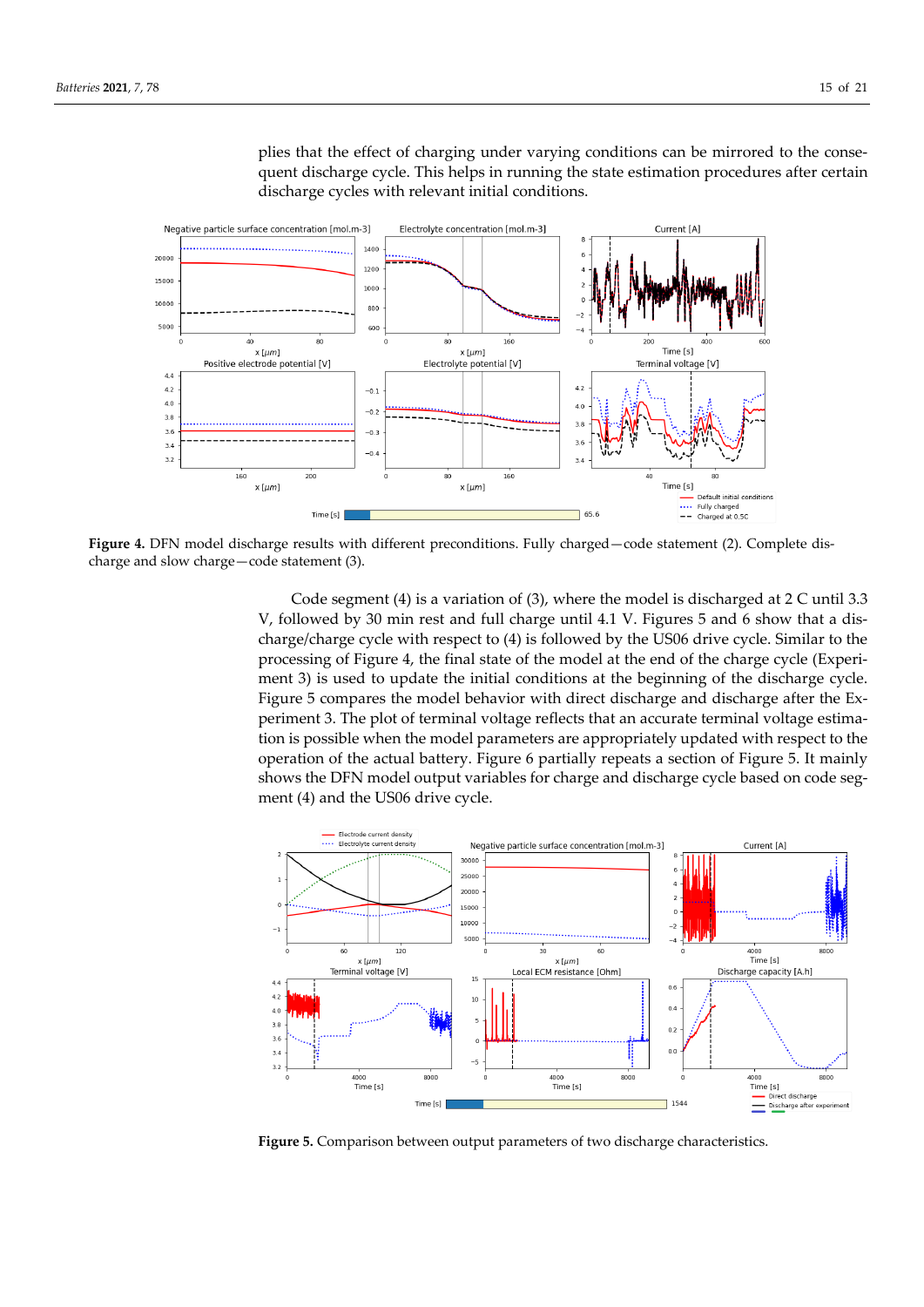

Figure 6. DFN model output variables for discharge based on code statement - (4).

Some of the variables are two-dimensional, with respect to time and the distance from the anode current collector  $(x)$ . Thus, the graphs change as time is modified. From Figure 5, the output variables for both the scenarios (i.e., only discharge and charge followed by discharge) are retrieved in MATLAB files in 1D or 2D arrays. The output variable set shown in the following code segment can be used to calculate the degradation mechanisms of the electrode, separator, and electrolyte.

solution.save\_data("Output\_AfterDischarging.mat", ["Time [h]", "Current [A]", "Terminal voltage [V]", "x [m]",

- "Electrolyte concentration [mol.m-3]",
- "Electrolyte potential [V]",
- "Negative particle surface concentration [mol.m-3]",
- 
- "Negative electrode potential [V]",
- "Positive particle surface concentration [mol.m-3]",
- "Positive electrode potential [V]",
- "Negative electrode surface area to volume ratio [m-1]",
- "Positive electrode surface area to volume ratio [m-1]",
- "Positive electrode active material volume fraction",
- "Negative electrode active material volume fraction"], to format="matlab")

Hence, the first parameter-update method of 3.3 is realizable in PyBaMM. This example was based on only a small range of driving schedules, while the input charge/discharge cycles are much longer in reality. There also arises an alternative of a straightforward implementation through continuous concatenation of the driving cycles. While that will work for small durations, a very high computation power will be needed to cycle the model through the complete usage phase using a single concatenated file. The model parameter-update during usage keeps the battery DT up-to-date with the actual cell after every N cycle.

Knowledge of which driving cycle parameters affects the model parameters might not always be computationally practical because evaluating the exact values of each parameter is not practically possible. Model reduction is, therefore, an important component, especially of electrochemical battery models. However, understanding potential dependencies will directly impact the formulation of the estimation algorithms' objective function and cost functions.

The output files generated from the results contribute to parameter retrieval and comparison, it can further be integrated with existing battery state estimation techniques. The extensive parameter set that the DFN model provides complements the requirements of the high fidelity prediction algorithms that aim for high accuracy, irrespective of the computation costs. Additionally, the output parameter set can be used for generating training data for data-driven predictions in real-time applications.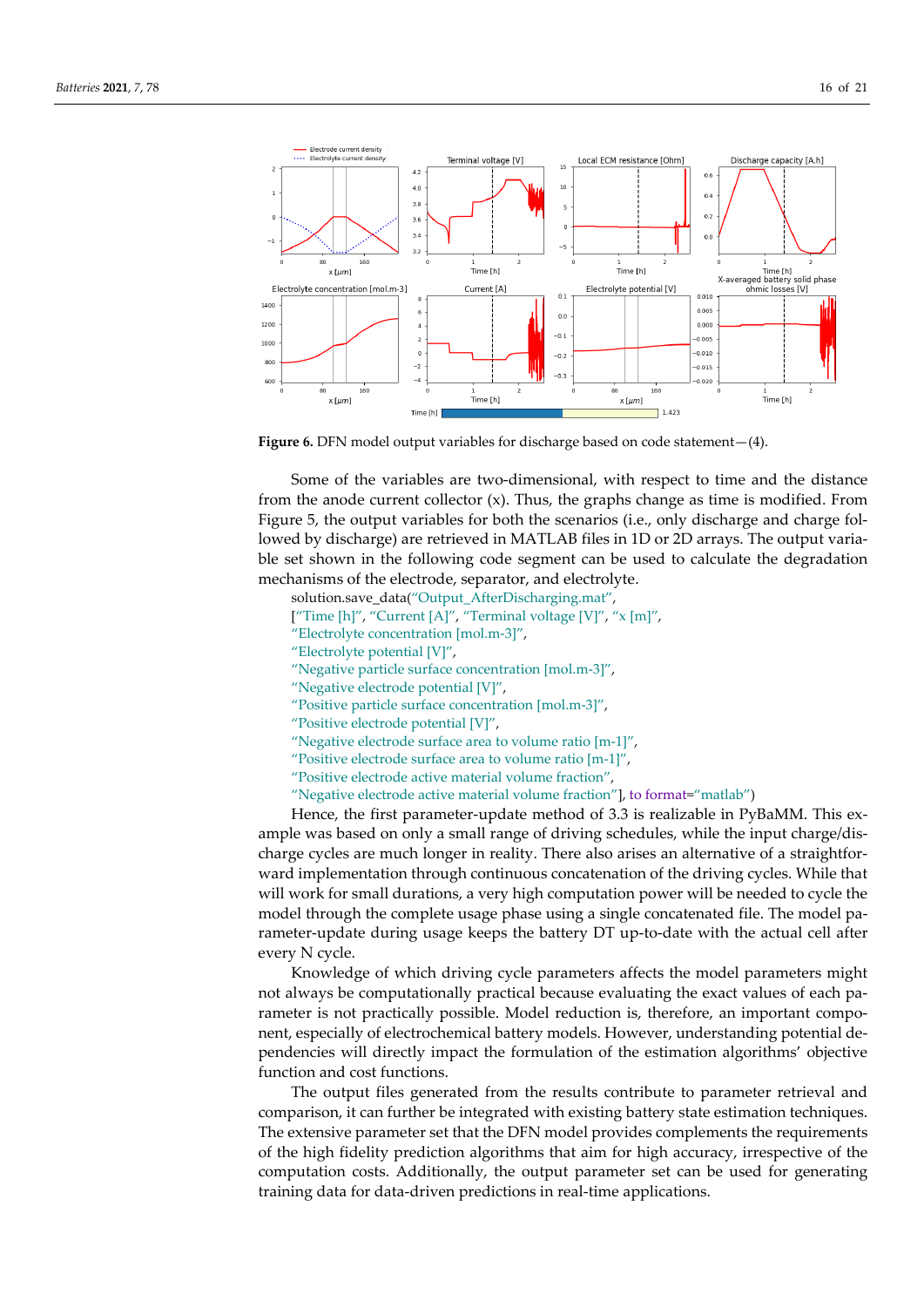Due to the unavailability of operational data, the KPIs identified in Step 5 of the approach are not be quantified for this implementation. However, comprehensive testing and KPI quantification will be investigated in future research.

#### **5. Discussion**

The following points focus on the unaddressed issues that remain unresolved but are considerably broad in scope to be handled in one paper:

- Level of fidelity expected from a battery  $DT-A$  model that captures the electrical, thermal, electrochemical, mechanical and aging aspects of a battery is deemed a high fidelity model. The reality and practicality of such a model are not clear. The cost and time needed for an exhaustive high-fidelity battery DT are high, and the estimate of accuracy improvement is also missing;
- Number of DTs across the battery lifecycle—The idea of a DT across the lifecycle of a product is not entirely understood. This is due to the uncertainty of the number of DTs needed in such cases. Either there is one DT with a large capacity, or there are many small-sized DTs coupled together. For battery DT, the coupling of process and product DT is a possible use case during manufacturing;
- Scaling the battery DT to module and pack-level DT—Achieving battery DTs at scale will require a reduction in technical barriers for their adoption. This implies that for a pack-level battery DT, the number of sensors and the amount of data retrieved will drastically increase. Hence, the data acquisition and storage needs to be seamless;
- Accuracy of behavioral prediction using battery DT—For commercial utilization of battery DTs, it is necessary to compare and quantify the accuracy of existing BMS predictions vs. the prediction of battery DT. Quantification and comparison of percentage error in DT estimations should be the primary focus in future works.

## **6. Conclusions**

An approach for battery DT implementation was presented. The 5-step approach allows the readers to recognize the difference between a battery model and battery DT implementation. The first challenge recognized for battery DT implementation is making the battery operational data available to the model. Cloud services have been integrated with onboard-BMSs in the past, but this is not common. In the coming years, the data integration method for battery DTs has to be standardized, even though it might entail initial investment and implementation time. The second challenge recognized for battery DT implementation is that the method of model parameter-update during usage is not well established and still needs further research. The results of the paper indicate that, if tracked, the DFN model parameters will keep changing after a certain period of usage and cycling. The other methods proposed for parameter-update in the paper will be investigated in future work.

This paper provides a consistent view of a battery DT and the added value, i.e., its functionalities that it offers during battery operation and EoL. The benefits of battery DTs are: improved representation, performance estimation, behavioral predictions, optimization strategies, and integration of battery life cycle attributes to the remaining DT functions. Based on the results provided in this paper, a battery DT can widen the scope of current BMS functionalities by evaluating the degradation effect that the driving cycle has on the battery from an electrochemical or electrical perspective.

The quantitative uncertainty of the potential costs, infrastructure challenges, and return on investments for battery DTs still exist. However, the KPIs identified in this paper will play a significant role in quantifying the battery DT attributes. Promising future scope exists in evaluating the KPIs for DT across the life cycle phases of a battery. As part of the ongoing research to evaluate the feasibility of battery DTs, its functionalities and quantification of its attributes across the lifecycle will be explored in future works.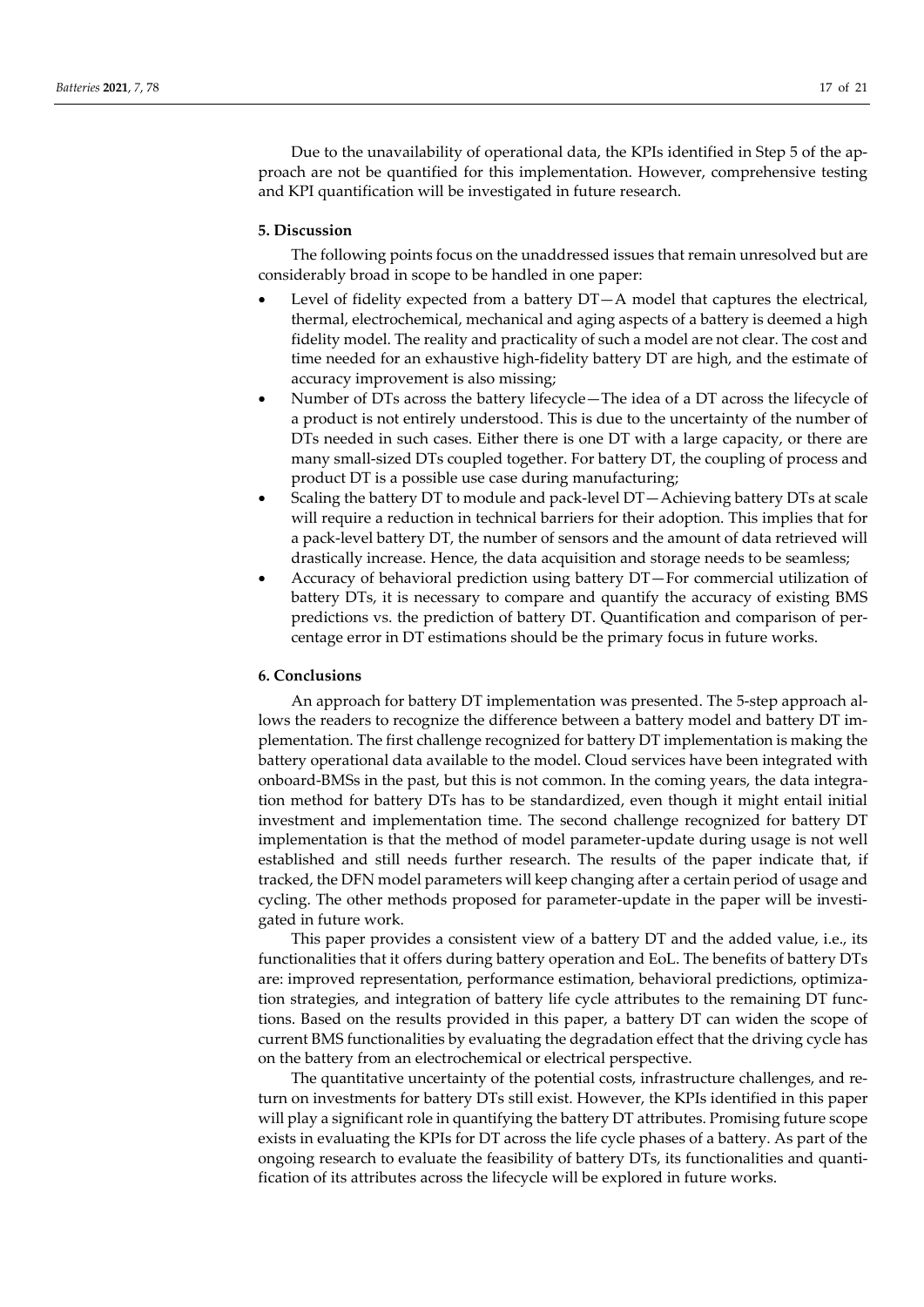**Author Contributions:** Conceptualization, S.S.; approach, S.S.; implementation, S.S.; writing—original draft preparation, S.S.; writing—review and editing, M.W., K.P.B.; visualization, S.S.; project administration, M.W.; funding acquisition, M.W. and K.P.B.; supervision, M.W. and K.P.B. All authors have read and agreed to the published version of the manuscript.

**Funding:** This research was funded by the Federal Ministry for Economic Affairs and Energy (BMWi), funding code 19I21014C. The authors wish to thank the Federal Ministry for Economic Affairs and Energy, Germany for funding this work as part of the accompanying research of the project "iBMS".

**Institutional Review Board Statement:** Not applicable.

**Informed Consent Statement:** Not applicable.

**Data Availability Statement:** The data presented in this study are openly available in GitHub at [69].

**Conflicts of Interest:** The authors declare no conflict of interest.

#### **Appendix A**

**Table A1.** Governing equations of DFN model along with the phenomenon that describes the diffusion, charge/mass conservation and flux density in DFN model [46,71].

| <b>DFN</b> Model                                                                                        | Derived through                                                                               | Governing Equations <sup>1</sup>                                                                                                                                                                                    |
|---------------------------------------------------------------------------------------------------------|-----------------------------------------------------------------------------------------------|---------------------------------------------------------------------------------------------------------------------------------------------------------------------------------------------------------------------|
| Solid phase mass transport equa-<br>tion-Li <sup>+</sup> concentration in elec-<br>trodes and separator | Fick's law of diffusion                                                                       | $\frac{\partial c_s(x,r,t)}{\partial t} = \frac{D_s}{r^2} \frac{\partial}{\partial r} \left( r^2 \frac{\partial c_s(x,r,t)}{\partial r} \right)$                                                                    |
| Liquid phase mass transport<br>equation-Li <sup>+</sup> concentration in<br>electrolyte                 | Conservation of Li+ ions<br>(Conservation of mass)                                            | $\epsilon_e \frac{\partial c_e(x,t)}{\partial x} = \frac{\partial}{\partial x} \left( D_e^{eff} \frac{\partial c_e(x,t)}{\partial x} \right) + (1 - t^0 + 1) A_s j(x,t)$                                            |
| Solid phase charge transport<br>equation-Potential in electrode                                         | Ohm's law (Conservation<br>of charge)                                                         | $\frac{\partial}{\partial x}\bigg(\sigma^{eff}\frac{\partial \Phi_s(x,t)}{\partial x}\bigg) - A_sFj(x,t) = 0$                                                                                                       |
| Liquid phase charge transport<br>equation-Potential in electro-<br>lyte                                 | Ohm's law and Kirchhoff's<br>law (Concentrated solution<br>theory, conservation of<br>charge) | $\frac{\partial}{\partial x}\left(\kappa^{eff} \frac{\partial \phi_e(x,t)}{\partial x}\right) + \frac{\partial}{\partial x}\left(\kappa_p^{eff} \frac{\partial \ln(c_e(x,t))}{\partial x}\right) + A_s Fj(x,t) = 0$ |
| Flux density between solid and<br>liquid phase                                                          | Butler-Volmer Equation                                                                        | $j = k_0 c_e^{1-\alpha} (c_{s,max} - c_{s,e})^{1-\alpha} c_{s,e}^{\alpha} \left( \exp \left( \frac{(1-\alpha)F}{RT} \eta \right) - \exp \left( -\frac{\alpha F}{RT} \eta \right) \right)$                           |

<sup>1</sup> Concentration of lithium in the solid phase  $c_s(x, r, t)$  and electrolyte  $c_e(x)$ . Electric potential in the solid phase  $\phi_s(x,t)$ and electrolyte  $φ_e(x,t)$ . Flux density between solid phase and electrolyte j(x,t). Remaining symbols are described in Table 1.

| Table A2. Equations of ECM model in the time domain for pulse current [72]. |  |
|-----------------------------------------------------------------------------|--|
|-----------------------------------------------------------------------------|--|

| <b>ECM Model Equations</b>                           | Variables                                                                                                           |
|------------------------------------------------------|---------------------------------------------------------------------------------------------------------------------|
| $p_i = f_i(SOC, SOH, T, I)$                          | i is the i-th parameter of the model. R <sub>1</sub> and C <sub>1</sub> are the polarization resistance and capaci- |
| $p_1 = \{V_{\text{OCV}}, R_1, C_1, R_5\}$            | tance and Rs is the ohmic resistance. Vocv is the open circuit voltage                                              |
| $V_t = V_{OCV} - V_1 - V_{Rs}$ ; $V_{Rs} = I * R_s$  | where $V_{Rs}$ refers to the voltage reduction from $Rs$ and $V_t$ is the terminal voltage                          |
| SOC = SOC <sub>0</sub> - $\int_0^t \frac{I_b}{c} dt$ | SOC calculation using CC, where C is capacity, Ib is current, and SOCo is the initial SOC                           |

# **References**

1. Singh, S.; Weeber, M.; Birke, K.-P. Advancing digital twin implementation: A toolbox for modelling and simulation. *Procedia CIRP* **2021**, *99*, 567–572, doi:10.1016/j.procir.2021.03.078.

2. Shafto, M.; Conroy, M.; Doyle, R.; Glaessgen, E.; Kemp, C.; LeMoigne, J.; Wang, L. Modeling, simulation, information technology & processing roadmap. *Natl. Aeronaut. Space Adm.* **2012**, *32*, 1–38.

3. Boschert, S.; Rosen, R. Digital twin—The simulation aspect. In *Mechatronic Futures*; Springer, Cham, Switzerland, 2016; pp. 59–74.

4. Kunath, M.; Winkler, H. Integrating the Digital Twin of the manufacturing system into a decision support system for improving the order management process. *Procedia CIRP* **2018**, *72*, 225–231, doi:10.1016/j.procir.2018.03.192.

5. Batty, M. Digital twins. *Environ. Plan. B: Urban. Anal. City Sci.* **2018**, *45*, 817–820, doi:10.1177/2399808318796416.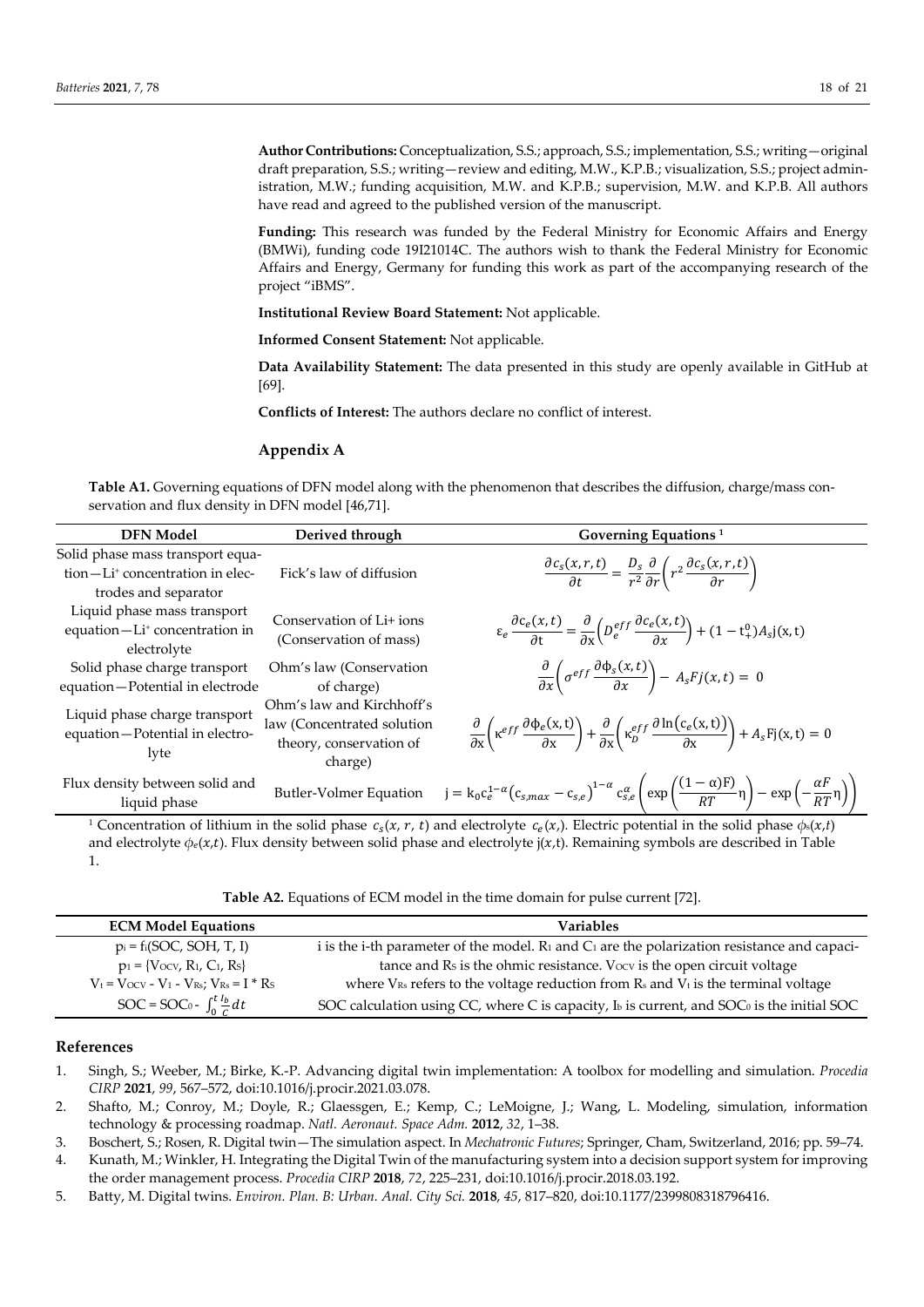- 6. Wright, L.; Davidson, S. How to tell the difference between a model and a digital twin. *Adv. Model. Simul. Eng. Sci.* **2020**, *7*, 13, doi:10.1186/s40323-020-00147-4.
- 7. Arup Research. Digital Twin—Towards a Meaningful Framework. Available online: https://research.arup.com/publications/digital-twin-towards-a-meaningful-framework/ (accessed on 26 July 2021).
- 8. Singh, M.; Fuenmayor, E.; Hinchy, E.P.; Qiao, Y.; Murray, N.; Devine, D. Digital Twin: Origin to Future. *ASI* **2021**, *4*, 36, doi:10.3390/asi4020036.
- 9. Saracco, R. Digital Twins: Bridging Physical Space and Cyberspace. *Computer* **2019**, *52*, 58–64, doi:10.1109/mc.2019.2942803.
- 10. Al-Ali, A.R.; Gupta, R.; Zaman Batool, T.; Landolsi, T.; Aloul, F.; Al Nabulsi, A. Digital twin conceptual model within the context of internet of things. *Future Internet* **2020**, *12*, 163, doi:10.3390/fi12100163.
- 11. Lin, W.D.; Low, M.Y.H. Concept design of a system architecture for a manufacturing cyber-physical Digital Twin system. In Proceedings of the 2020 IEEE International Conference on Industrial Engineering and Engineering Management (IEEM), Singapore, Singapore, 14–17 December 2020; IEEE: Piscataway, NJ, USA, 2020; pp. 1320–1324, ISBN 978-1-5386-7220-4.
- 12. Wagg, D.J.; Worden, K.; Barthorpe, R.J.; Gardner, P. Digital Twins: State-of-the-Art and Future Directions for Modeling and Simulation in Engineering Dynamics Applications. *ASCE-ASME J. Risk. Uncert. Eng. Syst. Part. B Mech. Eng.* **2020**, *6*, 101001, doi:10.1115/1.4046739.
- 13. Lim, K.Y.H.; Zheng, P.; Chen, C.-H. A state-of-the-art survey of Digital Twin: Techniques, engineering product lifecycle management and business innovation perspectives. *J. Intell. Manuf.* **2020**, *31*, 1313–1337, doi:10.1007/s10845-019-01512-w.
- 14. Jones, D.; Snider, C.; Nassehi, A.; Yon, J.; Hicks, B. Characterising the Digital Twin: A systematic literature review. *CIRP J. Manuf. Sci. Technol.* **2020**, *29*, 36–52, doi:10.1016/j.cirpj.2020.02.002.
- 15. Merkle, L.; Segura, A.S.; Grummel, J.T.; Lienkamp, M. Architecture of a digital twin for enabling digital services for battery systems. In Proceedings of the 2019 IEEE International Conference on Industrial Cyber Physical Systems (ICPS), Taipei, Taiwan, 6–9 May 2019; IEEE: Piscataway, NJ, USA, 2019; pp. 155–160.
- 16. Schluse, M.; Atorf, L.; Rossmann, J. Experimentable digital twins for model-based systems engineering and simulation-based development. In Proceedings of the 2017 Annual IEEE International Systems Conference (SysCon), Montreal, QC, Canada, 24–27 April 2017; IEEE: Piscataway, NJ, USA, 2017; ISBN 9781509046232.
- 17. Josifovska, K.; Yigitbas, E.; Engels, G. Reference Framework for Digital Twins within cyber-physical systems. In Proceedings of the 2019 IEEE/ACM 5th International Workshop on Software Engineering for Smart Cyber-Physical Systems (SEsCPS), Montreal, QC, Canada, 28 May 2019; IEEE: Piscataway, NJ, USA, 2019; pp. 25–31, ISBN 978-1-7281-2282-3.
- 18. Kritzinger, W.; Karner, M.; Traar, G.; Henjes, J.; Sihn, W. Digital Twin in manufacturing: A categorical literature review and classification. *IFAC-Pap.* **2018**, *51*, 1016–1022, doi:10.1016/j.ifacol.2018.08.474.
- 19. Sitterly, M.; Le Wang, Y.; Yin, G.G.; Wang, C. Enhanced identification of battery models for real-time battery management. *IEEE Trans. Sustain. Energy* **2011**, *2*, 300–308, doi:10.1109/TSTE.2011.2116813.
- 20. Niederer, S.A.; Sacks, M.S.; Girolami, M.; Willcox, K. Scaling digital twins from the artisanal to the industrial. *Nat. Comput. Sci.*  **2021**, *1*, 313–320, doi:10.1038/s43588-021-00072-5.
- 21. Qu, X.; Song, Y.; Liu, D.; Cui, X.; Peng, Y. Lithium-ion battery performance degradation evaluation in dynamic operating conditions based on a digital twin model. *Microelectron. Reliab.* **2020**, *114*, 113857, doi:10.1016/j.microrel.2020.113857.
- 22. Li, W.; Rentemeister, M.; Badeda, J.; Jöst, D.; Schulte, D.; Sauer, D.U. Digital twin for battery systems: Cloud battery management system with online state-of-charge and state-of-health estimation. *J. Energy Storage* **2020**, *30*, 101557, doi:10.1016/j.est.2020.101557.
- 23. Merkle, L.; Pöthig, M.; Schmid, F. Estimate e-Golf Battery State Using Diagnostic Data and a Digital Twin. *Batteries* **2021**, *7*, 15, doi:10.3390/batteries7010015.
- 24. Peng, Y.; Zhang, X.; Song, Y.; Liu, D. A low cost flexible digital twin platform for spacecraft lithium-ion battery pack degradation assessment. In Proceedings of the 2019 IEEE International Instrumentation and Measurement Technology Conference (I2MTC), Auckland, New Zealand, 20–23 May 2019; IEEE: Piscataway, NJ, USA, 2019; pp. 1–6, ISBN 978-1-5386-3460-8.
- 25. Baumann, M.; Rohr, S.; Lienkamp, M. Cloud-connected battery management for decision making on second-life of electric vehicle batteries. In Proceedings of the 2018 Thirteenth International Conference on Ecological Vehicles and Renewable Energies (EVER), Monte-Carlo, Monaco, 10–12 April 2018; IEEE: Piscataway, NJ, USA, 2018; pp. 1–6. ISBN 978-1-5386-5966-3.
- 26. Ramachandran, R.; Ganeshaperumal, D.; Subathra, B. Parameter estimation of battery pack in EV using extended kalman filters. In Proceedings of the 2019 IEEE International Conference on Clean Energy and Energy Efficient Electronics Circuit for Sustainable Development (INCCES), Krishnankoil, India, 18–20 December 2019; IEEE: Piscataway, NJ, USA, 2019; pp. 1–5, ISBN 978-1-7281-4407-8.
- 27. Wu, B.; Widanage, W.D.; Yang, S.; Liu, X. Battery digital twins: Perspectives on the fusion of models, data and artificial intelligence for smart battery management systems. *Energy AI* **2020**, *1*, 100016, doi:10.1016/j.egyai.2020.100016.
- 28. Sancarlos, A.; Cameron, M.; Abel, A.; Cueto, E.; Duval, J.-L.; Chinesta, F. From ROM of electrochemistry to ai-based battery digital and hybrid twin. *Arch. Comput. Methods Eng.* **2021**, *28*, 979–1015, doi:10.1007/s11831-020-09404-6.
- 29. Soleymani, A.; Maltz, W. Real time prediction of Li-Ion battery pack temperatures in EV vehicles. In Proceedings of the ASME 2020 International Technical Conference and Exhibition on Packaging and Integration of Electronic and Photonic Microsystems, Virtual, 27–29 October 2020; American Society of Mechanical Engineers: New York, NY, USA, 2020; p. 10272020, ISBN 978-0- 7918-8404-1.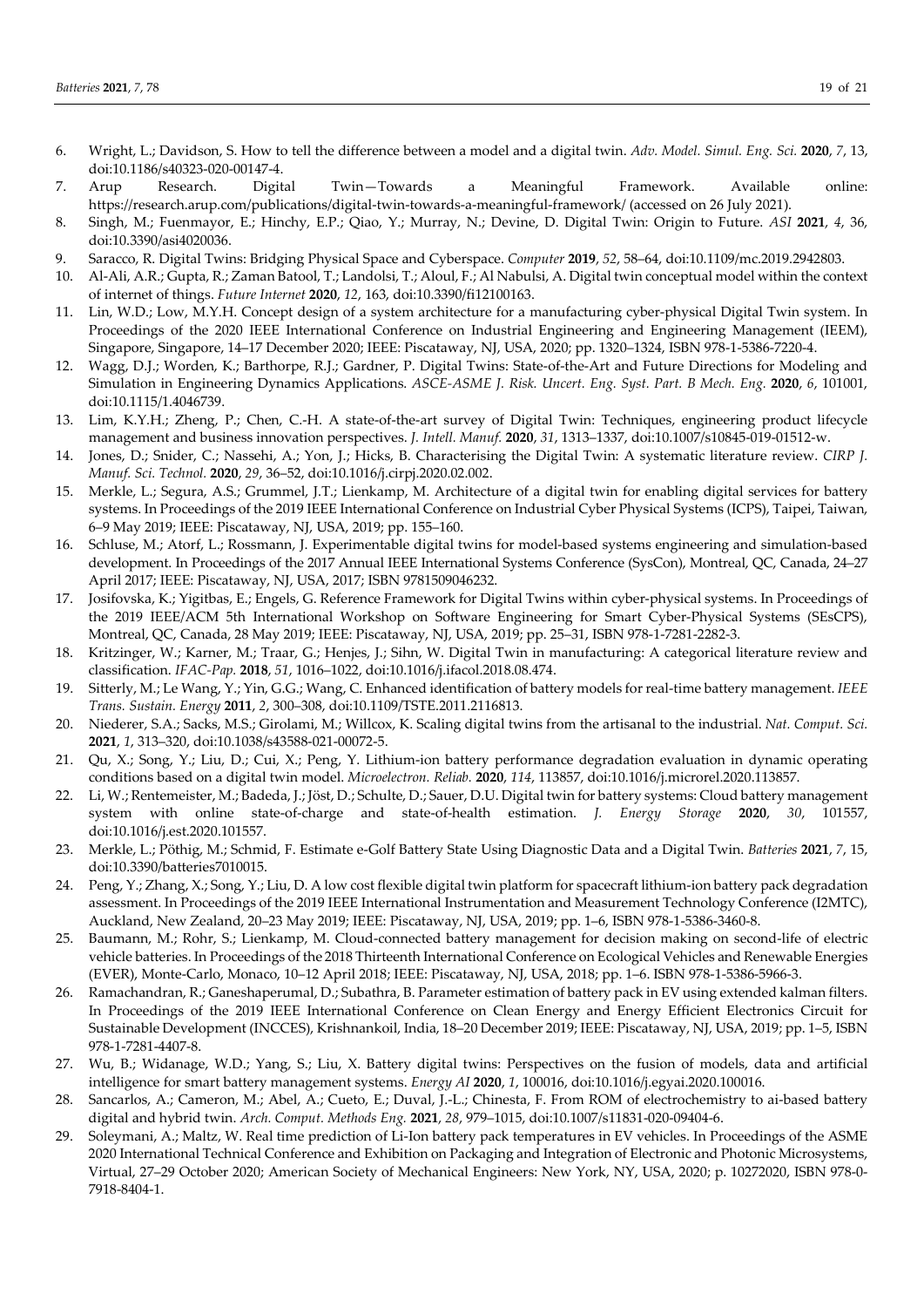- 30. Ahmed, R.; Gazzarri, J.; Onori, S.; Habibi, S.; Jackey, R.; Rzemien, K.; Tjong, J.; LeSage, J. Model-Based Parameter Identification of Healthy and Aged Li-ion Batteries for Electric Vehicle Applications. *SAE Int. J. Alt. Power.* **2015**, *4*, 233–247, doi:10.4271/2015- 01-0252.
- 31. Dühnen, S.; Betz, J.; Kolek, M.; Schmuch, R.; Winter, M.; Placke, T. Toward green battery cells: Perspective on materials and technologies. *Small Methods* **2020**, *4*, 2000039, doi:10.1002/smtd.202000039.
- 32. Wang, W.; Wang, J.; Tian, J.; Lu, J.; Xiong, R. Application of Digital Twin in Smart Battery Management Systems. *Chin. J. Mech. Eng.* **2021**, *34*, 1–19, doi:10.1186/s10033-021-00577-0.
- 33. Balasingam, B.; Ahmed, M.; Pattipati, K. Battery Management Systems—Challenges and Some Solutions. *Energies* **2020**, *13*, 2825, doi:10.3390/en13112825.
- 34. Gabbar, H.A.; Othman, A.M.; Abdussami, M.R. Review of Battery Management Systems (BMS) Development and Industrial Standards. *Technologies* **2021**, *9*, 28, doi:10.3390/technologies9020028.
- 35. Lin, Q.; Wang, J.; Xiong, R.; Shen, W.; He, H. Towards a smarter battery management system: A critical review on optimal charging methods of lithium ion batteries. *Energy* **2019**, *183*, 220–234, doi:10.1016/j.energy.2019.06.128.
- 36. Orion BMS 2. Orion Li-Ion Battery Management System. Available online: https://www.orionbms.com/products/orion-bmsstandard/ (accessed on 27 July 2021).
- 37. LION Smart. LION Smart*—*Battery Management System (BMS). Available online: https://lionsmart.com/en/batterymanagement-system/ (accessed on 27 July 2021).
- 38. van Dao, Q.; Dinh, M.-C.; Kim, C.S.; Park, M.; Doh, C.-H.; Bae, J.H.; Lee, M.-K.; Liu, J.; Bai, Z. Design of an effective State of Charge estimation method for a lithium-ion battery pack using extended kalman filter and artificial neural network. *Energies*  **2021**, *14*, 2634, doi:10.3390/en14092634.
- 39. Danko, M.; Adamec, J.; Taraba, M.; Drgona, P. Overview of batteries State of Charge estimation methods. *Transp. Res. Procedia*  **2019**, *40*, 186–192, doi:10.1016/j.trpro.2019.07.029.
- 40. Rivera-Barrera, J.; Muñoz-Galeano, N.; Sarmiento-Maldonado, H. SoC Estimation for Lithium-ion Batteries: Review and Future Challenges. *Electronics* **2017**, *6*, 102, doi:10.3390/electronics6040102.
- 41. Wang, Y.; Tian, J.; Sun, Z.; Wang, L.; Xu, R.; Li, M.; Chen, Z. A comprehensive review of battery modeling and state estimation approaches for advanced battery management systems. *Renew. Sustain. Energy Rev.* **2020**, *131*, 110015, doi:10.1016/j.rser.2020.110015.
- 42. Meng, J.; Luo, G.; Ricco, M.; Swierczynski, M.; Stroe, D.-I.; Teodorescu, R. Overview of lithium-ion battery modeling methods for State-of-Charge estimation in electrical vehicles. *Appl. Sci.* **2018**, *8*, 659, doi:10.3390/app8050659.
- 43. Schellenberg, S.; Berndt, R.; Eckhoff, D.; German, R. A Computationally inexpensive battery model for the microscopic simulation of electric vehicles. In Proceedings of the 2014 IEEE 80th Vehicular Technology Conference (VTC Fall), Vancouver, BC, Canada, 14–17 September 2014; IEEE: Piscataway, NJ, USA, 2014; pp. 1–6. ISBN 978-1-4799-4449-1.
- 44. Li, Y.; Vilathgamuwa, D.M.; Farrell, T.W.; Choi, S.S.; Tran, N.T. An equivalent circuit model of li-ion battery based on electrochemical principles used in grid-connected energy storage applications. In Proceedings of the 2017 IEEE 3rd International Future Energy Electronics Conference and ECCE Asia (IFEEC 2017—ECCE Asia), Kaohsiung, Taiwan, 3–7 June 2017; IEEE: Piscataway, NJ, USA, 2017; pp. 959–964. ISBN 978-1-5090-5157-1.
- 45. Kim, H.-K.; Lee, K.-J. Scale-Up of Physics-Based Models for Predicting Degradation of Large Lithium Ion Batteries. *Sustainability*  **2020**, *12*, 8544, doi:10.3390/su12208544.
- 46. Jokar, A.; Rajabloo, B.; Désilets, M.; Lacroix, M. Review of simplified Pseudo-two-Dimensional models of lithium-ion batteries. *J. Power Sources* **2016**, *327*, 44–55, doi:10.1016/j.jpowsour.2016.07.036.
- 47. Barcellona, S.; Piegari, L. Lithium Ion Battery Models and Parameter Identification Techniques. *Energies* **2017**, *10*, 2007, doi:10.3390/en10122007.
- 48. Uddin, K.; Perera, S.; Widanage, W.; Somerville, L.; Marco, J. Characterising Lithium-Ion Battery Degradation through the Identification and Tracking of Electrochemical Battery Model Parameters. *Batteries* **2016**, *2*, 13, doi:10.3390/batteries2020013.
- 49. Forman, J.C.; Moura, S.J.; Stein, J.L.; Fathy, H.K. Genetic parameter identification of the Doyle-Fuller-Newman model from experimental cycling of a LFP battery. In Proceedings of the 2011 American Control Conference, San Francisco, CA, USA, 29 June–1 July 2011; IEEE: Piscataway, NJ, USA, 2011; pp. 362–369. ISBN 978-1-4577-0081-1.
- 50. Rahman, M.A.; Anwar, S.; Izadian, A. Electrochemical model parameter identification of a lithium-ion battery using particle swarm optimization method. *J. Power Sources* **2016**, *307*, 86–97, doi:10.1016/j.jpowsour.2015.12.083.
- 51. Yang, G. Battery parameterisation based on differential evolution via a boundary evolution strategy. *J. Power Sources* **2014**, *245*, 583–593, doi:10.1016/j.jpowsour.2013.06.139.
- 52. Yang, K.; Tang, Y.; Zhang, Z. Parameter Identification and State-of-Charge Estimation for Lithium-Ion Batteries Using Separated Time Scales and Extended Kalman Filter. *Energies* **2021**, *14*, 1054, doi:10.3390/en14041054.
- 53. Harlow, J.E.; Ma, X.; Li, J.; Logan, E.; Liu, Y.; Zhang, N.; Ma, L.; Glazier, S.L.; Cormier, M.M.E.; Genovese, M.; et al. A Wide Range of Testing Results on an Excellent Lithium-Ion Cell Chemistry to be used as Benchmarks for New Battery Technologies. *J. Electrochem. Soc.* **2019**, *166*, A3031–A3044, doi:10.1149/2.0981913jes.
- 54. Jin, N.; Danilov, D.L.; van den Hof, P.M.; Donkers, M. Parameter estimation of an electrochemistry-based lithium-ion battery model using a two-step procedure and a parameter sensitivity analysis. *Int. J. Energy Res.* **2018**, *42*, 2417–2430, doi:10.1002/er.4022.